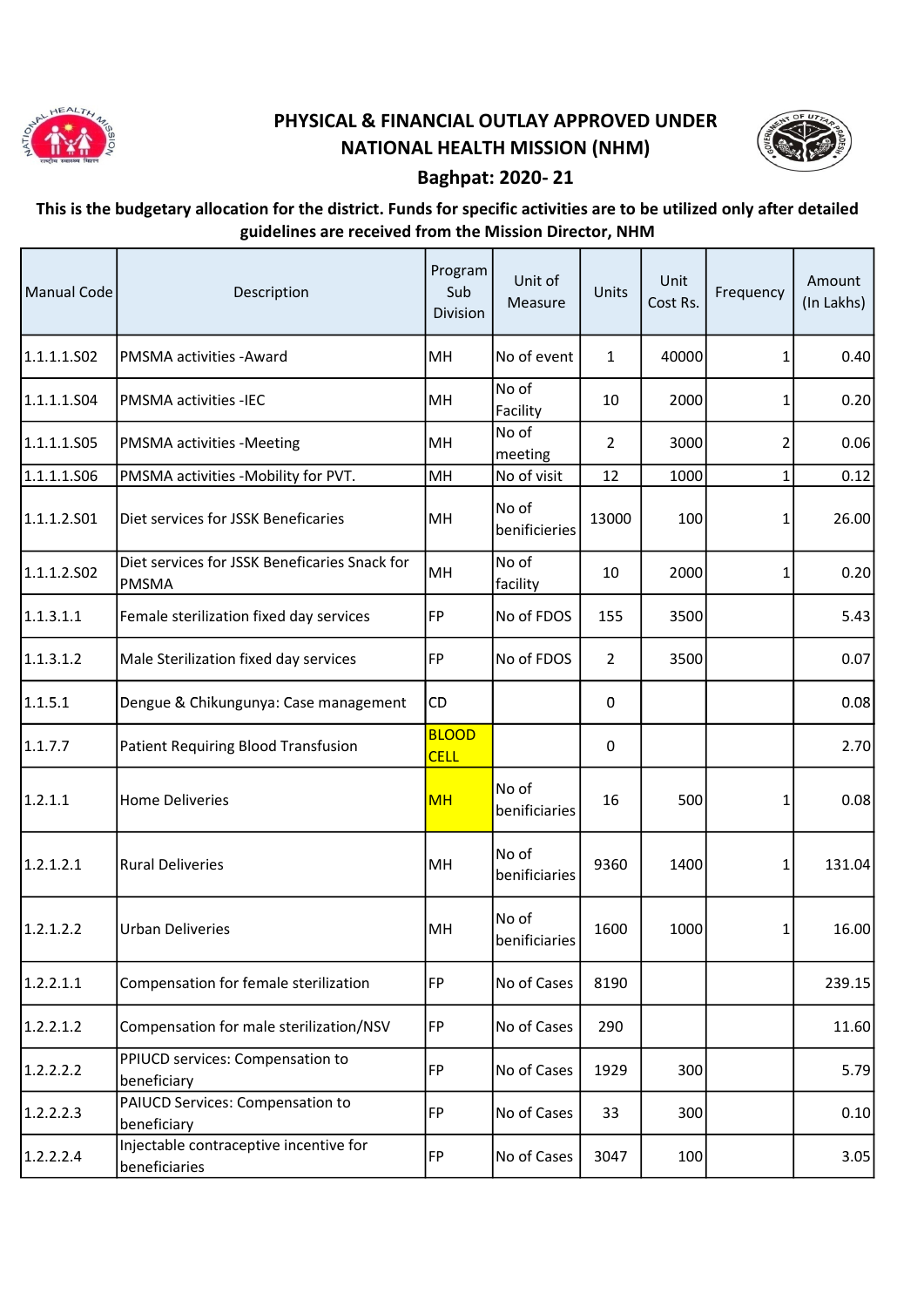| 1.2.3.2     | TB Patient Nutritional Support under Nikshay<br>Poshan Yojana                               | <b>CD</b>      |                                         | 0            |       |    | 82.63 |
|-------------|---------------------------------------------------------------------------------------------|----------------|-----------------------------------------|--------------|-------|----|-------|
| 1.3.1.1     | SNCU                                                                                        | <b>CH</b>      | No of<br>Facility                       | $\mathbf{1}$ |       |    | 10.00 |
| 1.3.1.2     | <b>NBSU</b>                                                                                 | <b>CH</b>      | No of<br>Facility                       | $\mathbf{1}$ | 5000  | 12 | 0.60  |
| 1.3.1.4     | <b>NRCs</b>                                                                                 | <b>CH</b>      | No of<br>Facility                       | $\mathbf{1}$ |       |    | 7.80  |
| 1.3.1.7.502 | Phone and Internet Charges for DEIC<br>Manager                                              | <b>RBSK</b>    | no of DEIC<br>managers                  | 0            | 2000  | 1  | 0.02  |
| 1.3.1.8     | District NCD Clinic                                                                         |                |                                         | $\mathbf 0$  |       |    | 1.00  |
| 1.3.1.9     | CHC NCD Clinic: Mobility, Miscellaneous &<br>Contingencies                                  | <b>NCD</b>     |                                         | 0            |       |    | 7.00  |
| 1.3.2.4     | Consumables for computer including<br>provision for internet access for<br>strengthening RI | <b>RI</b>      | No.                                     | 0            | 1000  | 12 | 0.12  |
| 1.3.2.6.501 | <b>IMEP Services- BMW- DH</b>                                                               | <b>IMEP</b>    |                                         | 100          |       |    | 7.67  |
| 1.3.2.6.502 | IMEP Services- BMW- CHC/BPHC                                                                | <b>IMEP</b>    |                                         | 218          |       |    | 16.71 |
| 1.3.2.6.503 | IMEP Services- BMW Block Level UPHC &<br>District Level UPHC                                | <b>IMEP</b>    |                                         | 6            |       |    | 0.46  |
| 1.3.2.6.504 | IMEP Services - BMW-MCH Wing                                                                | <b>IMEP</b>    |                                         | 100          |       |    | 7.67  |
| 1.3.2.6.506 | IMEP Services- Machnized Cleaning - DH                                                      | <b>IMEP</b>    |                                         | 0            |       |    | 37.51 |
| 1.3.2.6.507 | IMEP Services- Machnized Cleaning - MCH<br>Wing (100 Bed)                                   | <b>IMEP</b>    |                                         | $\mathbf{1}$ |       |    | 35.53 |
| 1.3.2.6.508 | IMEP Services- Mannual Laundry-DH & MCH<br>Wing (100 Bed)                                   | <b>IMEP</b>    |                                         | 0            |       |    | 12.00 |
| 1.3.2.6.510 | IMEP Services- Cleaning - CHC/BPHC                                                          | <b>IMEP</b>    |                                         | 218          |       |    | 14.34 |
| 1.3.2.6.513 | <b>IMEP Services-Cleaniness - Sub Centers</b>                                               | <b>IMEP</b>    |                                         | 200          |       |    | 12.00 |
| 1.3.2.6.S15 | POL for generator-DH                                                                        | <b>IMEP</b>    |                                         | $\mathbf 0$  |       |    | 3.15  |
| 1.3.2.6.S16 | POL for generator - CHC and BPHC                                                            | <b>IMEP</b>    |                                         | $\mathbf 0$  |       |    | 11.03 |
| 2.2.1       | POL for Family Planning/Others                                                              | FP             | No of FDOS                              | 104          | 1000  |    | 1.04  |
| 2.2.3       | Mobility support for RBSK Mobile health<br>team                                             | <b>RBSK</b>    | No of<br>vehicles                       | 12           | 33000 | 12 | 47.52 |
| 2.2.4       | Support for RBSK: CUG connection per team<br>and rental                                     | <b>RBSK</b>    | No of teams                             | 12           | 200   | 12 | 0.29  |
| 2.3.1.1.2   | Monthly Village Health and Nutrition Days                                                   | RI             | no of<br>sessions                       | 1380         | 100   | 1  | 1.38  |
| 2.3.1.9     | Focus on slum & underserved areas in urban<br>areas/alternative vaccinator for slums        | R <sub>1</sub> |                                         | 144          |       |    | 3.02  |
| 2.3.1.10    | Mobility support for mobile health team/<br>TA/DA to vaccinators                            | RI             | No of<br>mobile<br>immunizati<br>on Van | 0            | 33000 |    | 5.94  |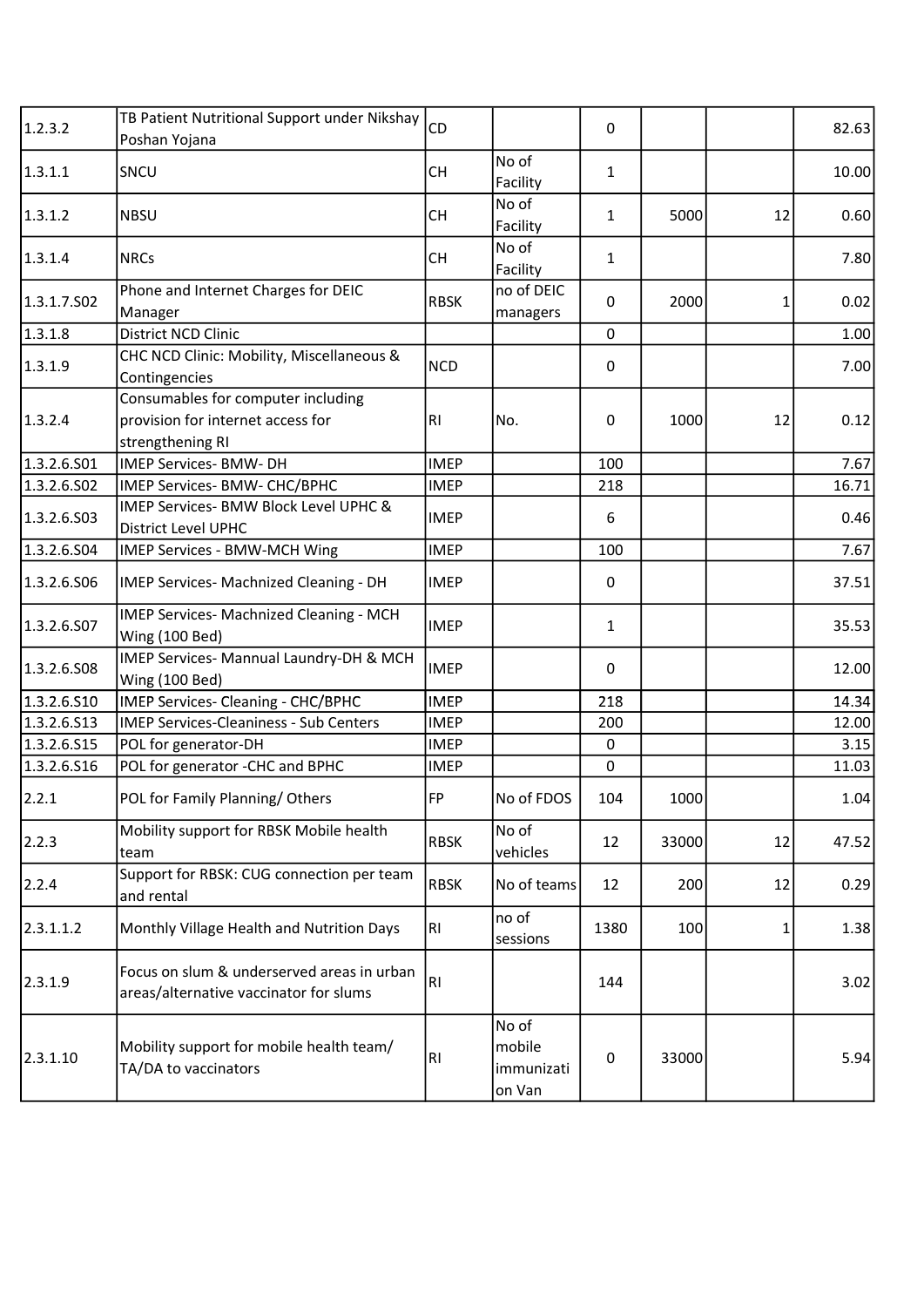| 2.3.2.3            | DMHP: Targeted interventions at community<br>level Activities & interventions targeted at<br>schools, colleges, workplaces, out of school<br>adolescents, urban slums and suicide<br>prevention. | <b>NCD</b>  |                                | 0           |     |   | 6.00  |
|--------------------|--------------------------------------------------------------------------------------------------------------------------------------------------------------------------------------------------|-------------|--------------------------------|-------------|-----|---|-------|
| 2.3.2.5            | Tobacco Cessation Centre (TCC): Weekly FGD<br>with the tobacco users                                                                                                                             | <b>NCD</b>  |                                | 0           |     |   | 0.52  |
| 2.3.3.2            | Screening and free spectacles to school<br>children                                                                                                                                              | <b>NCD</b>  |                                | 0           |     |   | 2.28  |
| 2.3.3.3            | Screening and free spectacles for near work<br>to Old Person                                                                                                                                     | <b>NCD</b>  |                                | 0           |     |   | 2.28  |
| 2.3.3.4.1          | Coverage of Public School                                                                                                                                                                        | <b>NCD</b>  |                                | $\mathbf 0$ |     |   | 0.67  |
| 2.3.3.4.2          | Coverage of Pvt. School                                                                                                                                                                          | <b>NCD</b>  |                                | $\mathbf 0$ |     |   | 2.00  |
| 2.3.3.4.3          | Coverage of Public School in other's school<br>programme                                                                                                                                         | <b>NCD</b>  |                                | 0           |     |   | 1.33  |
| 2.3.3.4.4          | Coverage of Pvt. School in other's school<br>programme                                                                                                                                           | <b>NCD</b>  |                                | 0           |     |   | 1.00  |
| 2.3.3.4.5          | Sensitization campaign for college students                                                                                                                                                      | <b>NCD</b>  |                                | 0           |     |   | 2.00  |
| 3.1.1.1.1          | JSY Incentive to ASHA                                                                                                                                                                            | <b>MH</b>   | No of ASHA                     | 8000        | 600 | 1 | 48.00 |
| 3.1.1.1.2          | ASHA incentive under MAA programme @ Rs<br>100 per ASHA for quarterly mother's meeting                                                                                                           | <b>CH</b>   | No of<br>meetings              | 752         | 100 |   | 1.50  |
| 3.1.1.1.3.501      | Incentive for Home Based Newborn Care<br>programme Rural                                                                                                                                         | <b>CH</b>   | No of<br>newborn               | 15780       | 250 | 1 | 39.45 |
| 3.1.1.1.5          | Incentive for referral of SAM cases to NRC<br>and for follow up of discharge SAM children<br>from NRCs                                                                                           | <b>CH</b>   | No of Child                    | 860         | 150 | 1 | 0.26  |
| 3.1.1.1.6          | Incentive for National Deworming Day for<br>mobilising out of school children                                                                                                                    | <b>RKSK</b> | No of ASHA                     | 2210        | 100 | 1 | 2.21  |
| 3.1.1.1.7          | Incentive for IDCF for prophylactic<br>distribution of ORS to family with under-five<br>children.                                                                                                | lсн         | No of ASHA                     | 752         | 100 | 1 | 0.75  |
| 3.1.1.1.9          | National Iron Plus Incentive for mobilizing<br>children and/or ensuring compliance and<br>reporting (6-59 months)                                                                                | <b>CH</b>   | No of ASHA                     | 752         | 50  |   | 2.26  |
| 3.1.1.1.11         | ASHA Incentive under Immunzation                                                                                                                                                                 | RI          | no of<br>children              | 26490       | 225 |   | 59.60 |
| 3.1.1.1.12         | Incentive to ASHA for Quaterly Visit Under<br>HBYC program                                                                                                                                       | <b>CH</b>   | No of Child<br>/ 5 visits      | 4606        | 250 | 1 | 11.52 |
| 3.1.1.1.13.50<br>3 | ASHA incentive for HRP identification and<br>follow up                                                                                                                                           | MH          | No of ASHA                     | 500         | 300 | 1 | 1.50  |
| 3.1.1.2.1          | ASHA Incentives under Saas Bahu Sammellan   FP                                                                                                                                                   |             | No of Saas<br>Bahu<br>Sammelan | 640         | 100 |   | 0.64  |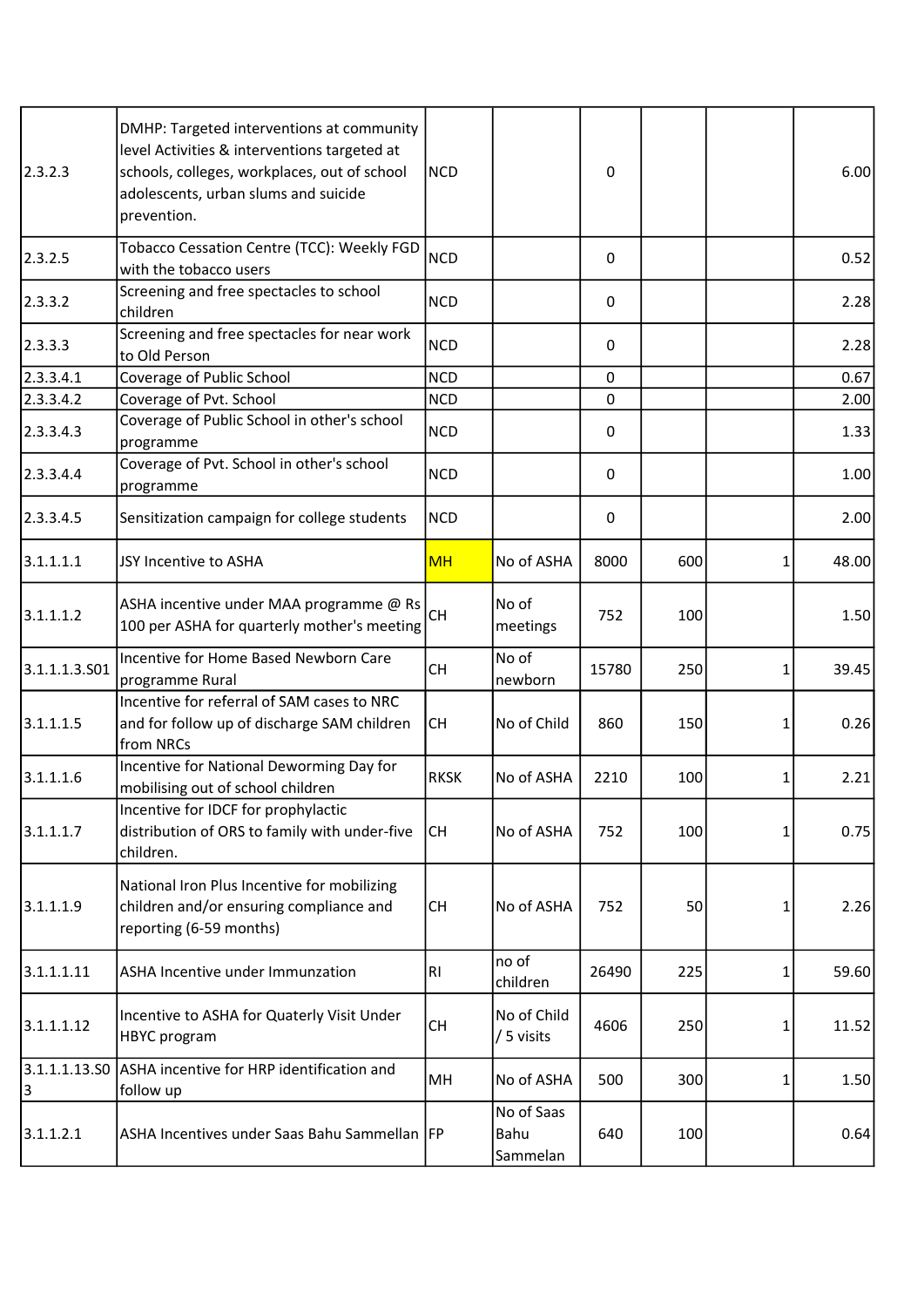| 3.1.1.2.2     | ASHA Incentives under Nayi Pehl Kit                                                                         | <b>FP</b> | No of Nayi<br>Pahel Kit | 2925 | 100  | 2.93   |
|---------------|-------------------------------------------------------------------------------------------------------------|-----------|-------------------------|------|------|--------|
| 3.1.1.2.4     | ASHA PPIUCD incentive for accompanying<br>the client for PPIUCD insertion                                   | <b>FP</b> |                         | 1929 | 150  | 2.89   |
| 3.1.1.2.5     | ASHA PAIUCD incentive for accompanying<br>the client for PAIUCD insertion                                   | <b>FP</b> |                         | 10   | 150  | 0.02   |
| 3.1.1.2.6.501 | ASHA incentive under ESB scheme for<br>promoting spacing of births between 02<br>children                   | FP        | No of Clints            | 1336 | 500  | 6.68   |
| 3.1.1.2.6.502 | ASHA incentive under ESB scheme for<br>promoting spacing of 02 years after marriage                         | <b>FP</b> | No of Clints            | 1336 | 500  | 6.68   |
| 3.1.1.2.7     | ASHA incentive under ESB scheme for<br>promoting Adoption of Limiting Method upto FP<br>Two Children        |           | No of Clints            | 233  | 1000 | 2.33   |
|               | 3.1.1.2.9.S01 ASHA incentive for injectable contraceptive                                                   | FP        | No of Cases             | 2133 | 100  | 2.13   |
| 3.1.1.2.9.502 | Reimbursement of travel expenses for<br>accompanying a women to facility for<br>medical abortion            | FP        | No of Cases             | 60   | 225  | 0.14   |
| 3.1.1.2.9.503 | Reimbursement of travel expenses for<br>accompanying a women to facility for<br>surgical abortion (MVA/EVA) | <b>FP</b> | No of Cases             | 60   | 150  | 0.09   |
| 3.1.1.4.2     | ASHA Incentive for Dengue and Chikungunya                                                                   |           |                         | 0    |      | 9.84   |
| 3.1.1.4.8.1   | ASHA incentive for detection of leprosy                                                                     |           |                         | 21   |      | 0.05   |
| 3.1.1.4.8.2   | ASHA Incentive for PB (Treatment<br>completion)                                                             |           |                         | 13   |      | 0.05   |
| 3.1.1.4.8.3   | ASHA Incentive for MB (Treatment<br>completion)                                                             |           |                         | 8    |      | 0.05   |
| 3.1.1.4.9     | ASHA Involvement under NLEP - Sensitisation                                                                 |           |                         | 200  |      | 0.20   |
| 3.1.1.5.2.503 | ASHA Incentive Filling of CBAC forms Under<br><b>HWC</b>                                                    | <b>CP</b> |                         | 0    |      | 9.00   |
| 3.1.1.5.2.S04 | ASHA Incentive for Mobilising, Screening and<br>Follow Up Under HWC                                         | <b>CP</b> |                         | 0    |      | 9.00   |
| 3.1.1.6.1     | ASHA incentives for routine activities                                                                      | <b>CP</b> |                         | 984  |      | 236.16 |
| 3.1.1.6.3.504 | Incentive to ASHA Facilitator                                                                               | <b>CP</b> |                         | 52   |      | 2.81   |
|               | 3.1.1.6.3.S05   Incentive to ASHA for Health Promotion Day                                                  | <b>CP</b> |                         | 984  |      | 23.62  |
| 3.1.1.6.3.506 | Incentive to ASHA under PMMVY                                                                               | <b>CP</b> |                         | 5904 |      | 5.90   |
| 3.1.1.6.3.507 | Incentive to ASHA Facilitator for CBAC, HRP<br>and SAM Tracking                                             | <b>CP</b> |                         | 52   |      | 7.80   |
| 3.1.2.8.502   | Training under HBYC TOT at District Level &<br><b>Block Level Training</b>                                  | CH        | No of Batch             | 64   |      | 29.37  |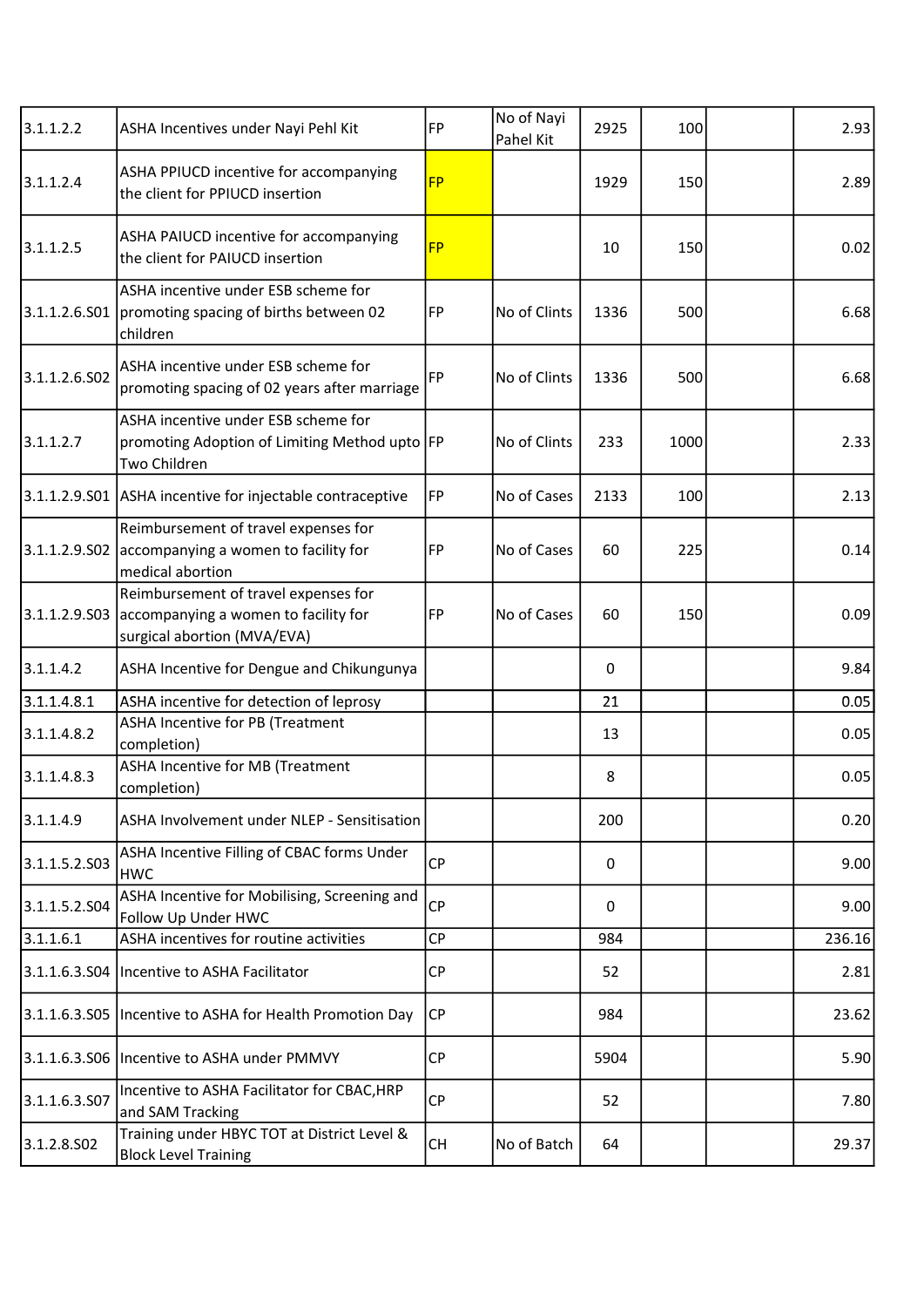| 3.1.3.1               | Supervision costs by ASHA facilitators(12<br>months)                                                                        | <b>CP</b>                   |                                | 52             |      |   | 37.44  |
|-----------------------|-----------------------------------------------------------------------------------------------------------------------------|-----------------------------|--------------------------------|----------------|------|---|--------|
| 3.1.3.2               | Support provisions to ASHA (Uniform)                                                                                        | <b>CP</b>                   |                                | 1036           |      |   | 6.22   |
| 3.1.3.3               | Awards to ASHA's/Link workers                                                                                               | CP                          |                                | 0              |      |   | 3.38   |
| 3.1.3.4               | Mobilization of children through ASHA or<br>other mobilizers                                                                | RI                          | No of<br>session               | 11040          | 150  | 1 | 16.56  |
| 3.1.3.5.501           | Incentive for other link workers for<br>Prepration of Due List of Childrens to be<br>immunized                              | <b>RI</b>                   | No of<br>session               | 1782           | 100  | 1 | 1.78   |
| 3.2.1.SO <sub>2</sub> | Other activities under Mission Parivar Vikas:<br>Demand Generation (Saas Bahu Sammellan)                                    | FP                          | No of Saas<br>Bahu<br>Sammelan | 640            | 1500 |   | 9.59   |
| 3.2.3.1.1             | Treatment Supporter Honorarium (Rs 1000)                                                                                    |                             |                                | 0              |      |   | 16.53  |
| 3.2.3.1.2             | Treatment Supporter Honorarium (Rs 5000)                                                                                    |                             |                                | $\mathbf 0$    |      |   | 2.51   |
| 3.2.3.1.3             | Incentive for informant (Rs 500)                                                                                            |                             |                                | $\mathbf 0$    |      |   | 1.86   |
| 3.2.3.4.S01           | Incentive for community<br>volunteers/supervisors /LT etc undertaking<br><b>ACF</b>                                         |                             |                                | 0              |      |   | 19.65  |
| 3.2.5.2.1             | Dengue & Chikungunya: Vector Control,<br>environmental management & fogging<br>machine                                      |                             |                                | 0              |      |   | 4.17   |
| 3.3.3.2               | Training of PRI's representatives/ Police<br>personnel/ Teachers/ Transport personnel/<br>NGO personnel/ other stakeholders |                             |                                | 0              |      |   | 0.30   |
| 3.3.4.501             | <b>AAA Platform</b>                                                                                                         |                             |                                | 2322           |      |   | 10.45  |
| 4.1.1                 | <b>District Hospitals</b>                                                                                                   | <b>CP</b>                   |                                | $\mathbf{1}$   |      |   | 5.00   |
| 4.1.3                 | <b>Community Health Centers</b>                                                                                             | <b>CP</b>                   |                                | $\overline{7}$ |      |   | 17.50  |
| 4.1.4                 | <b>Primary Health Centers</b>                                                                                               | CP                          |                                | 21             |      |   | 18.38  |
| 4.1.5                 | Sub Centers                                                                                                                 | <b>CP</b>                   |                                | 200            |      |   | 24.00  |
| 4.1.6                 | Village Health Sanitation & Nutrition<br>Committee                                                                          | <b>CP</b>                   |                                | 274            |      |   | 16.44  |
| 4.1.7.S01             | H&WC Additional Untied Grant-SC                                                                                             | <b>CP</b>                   |                                | 0              |      |   | 16.50  |
| 4.1.7.S02             | H&WC Additional Untied Grant-PHC                                                                                            | <b>CP</b>                   |                                | $\mathbf 0$    |      |   | 8.50   |
| 5.1.1.1.7.502         | One time establishment cost MNCU                                                                                            | CH                          | No of<br>Facility              | 1              |      |   | 11.09  |
| 5.1.1.2.8             | Infrastructure strengthening of SC to H&WC                                                                                  | CP                          |                                | 0              |      |   | 364.00 |
| 5.3.3                 | Blood bank/ Blood storage/ Day care centre<br>for hemoglobinopathies                                                        | <b>BLOOD</b><br><b>CELL</b> |                                | 0              |      |   | 3.00   |
| 5.3.9                 | Safety Pits                                                                                                                 | <b>RI</b>                   | No.                            | 5              | 6000 | 1 | 0.30   |
| 5.3.14                | Civil Works under RNTCP                                                                                                     | CD                          |                                | 0              |      |   | 2.75   |
| 6.1.1.1.1             | MVA / EVA for Safe Abortion services                                                                                        | FP/CAC                      | No of MVA/<br><b>EVA kits</b>  | 30             | 3000 |   | 0.90   |
| 6.1.1.2.3 SO1         | Procurement Of Equipment for Skill Lab<br><b>Under SAANS at District Level</b>                                              | <b>CH</b>                   | No of<br>Equipment             | $\mathbf{1}$   |      |   | 2.50   |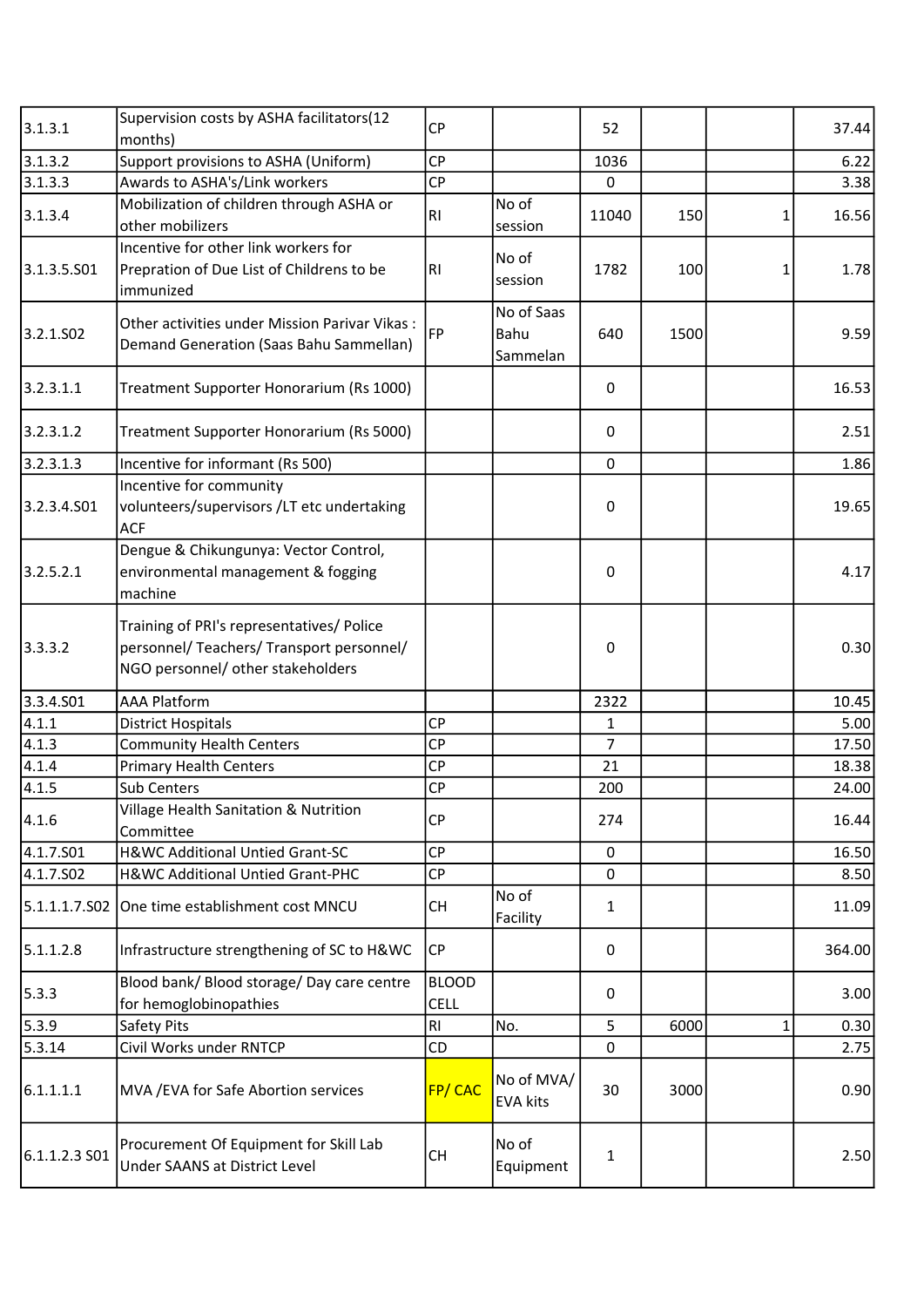| 6.1.1.2.3.S02 | Procurement Of Hand held Pulse Oximeter<br>and nebulizer under SAANS at District Level | <b>CH</b>   | No of<br>Equipment      | 32           |      |   | 2.88  |
|---------------|----------------------------------------------------------------------------------------|-------------|-------------------------|--------------|------|---|-------|
|               | 6.1.1.2.4.S02   Procurement of Equipment for MNCU                                      | <b>CH</b>   | No of<br>Equipment      | $\mathbf{1}$ |      |   | 3.80  |
| 6.1.1.3.1     | <b>NSV</b> kits                                                                        | FP          |                         | 6            | 1000 |   | 0.06  |
| 6.1.1.3.5     | PPIUCD forceps                                                                         | <b>FP</b>   | No of Kallys<br>forceps | 10           | 1000 |   | 0.10  |
| 6.1.1.5.1     | Equipment for Mobile health teams                                                      | <b>RBSK</b> | No of teams             | 12           | 5000 |   | 0.60  |
| 6.1.1.15.2    | <b>Equipment for IHIP</b>                                                              |             |                         | 0            |      |   | 0.60  |
| 6.1.1.17.1    | Equipments                                                                             |             |                         | 0            |      |   | 0.05  |
| 6.1.1.18.1    | Procurement of Equipment                                                               |             |                         | 0            |      |   | 1.50  |
| 6.1.1.19.3    | Grant-in-aid for Vision Centre (PHC) (Govt.)                                           |             |                         | 0            |      |   | 1.00  |
| 6.1.1.21.4    | Non-recurring GIA: Machinery & Equipment<br>for CHC                                    |             |                         | $\mathbf 0$  |      |   | 2.50  |
| 6.1.1.23.4    | Non-recurring: Equipment at CHC NCD clinic                                             |             |                         | 0            |      |   | 16.00 |
| 6.1.2.3.1     | <b>MCR</b>                                                                             |             |                         | 25           |      |   | 0.10  |
| 6.1.2.3.2     | Aids/Appliance                                                                         |             |                         | 0            |      |   | 0.17  |
| 6.1.2.5.1     | Tablets; software for H&WC and ANM/ MPW CP                                             |             |                         | 0            |      |   | 0.85  |
| 6.1.3.1.3     | <b>Equipment Maintenance</b>                                                           |             |                         | 0            |      |   | 4.16  |
| 6.2.1.2       | Drugs for Safe Abortion (MMA)                                                          | FP/CAC      | No of<br><b>Tablets</b> | 300          |      |   | 0.04  |
| 6.2.1.7.5.501 | Drugs & Consumables Normal Delivery L1<br>Facility                                     | MH          | No of<br>benificieries  | 700          | 100  |   | 0.14  |
| 6.2.1.7.5.S02 | Drugs & Consumables Normal Delivery L2<br>Facility                                     | MH          | No of<br>benificieries  | 5900         | 200  | 1 | 2.36  |
| 6.2.1.7.5.S03 | Drugs & Consumables Normal Delivery L3<br>Facility                                     | MH          | No of<br>benificieries  | 7100         | 300  | 1 | 5.68  |
| 6.2.1.7.5.S08 | Drugs & Consumables Safe Dilivery Kit for<br><b>HIV infected Pregnant Women</b>        | MH          | No of<br>benificieries  | 85           | 1500 |   | 1.28  |
| 6.2.2.9       | AEFI kit under RI Program                                                              | RI          | No.                     | 35           | 200  | 1 | 0.07  |
| 6.2.3.1       | Nayi Pehl Kit                                                                          | <b>FP</b>   | No of Nayi<br>Pahel Kit | 2925         | 220  |   | 6.44  |
| 6.2.5.1       | Medicine for Mobile health team                                                        | <b>RBSK</b> | No of teams             | 12           | 5000 | 1 | 0.60  |
| 6.2.6.4       | Replenishment of ASHA HBNC kits                                                        | <b>CP</b>   |                         | 743          |      |   | 1.11  |
| 6.2.8.1       | Red/Black plastic bags et                                                              | RI          | No of<br>session        | 13800        | 10   | 1 | 1.38  |
| 6.2.8.2       | Bleach/Hypochlorite solution/ Twin bucket<br>and hub cutter                            | RI          |                         | 10           |      |   | 0.15  |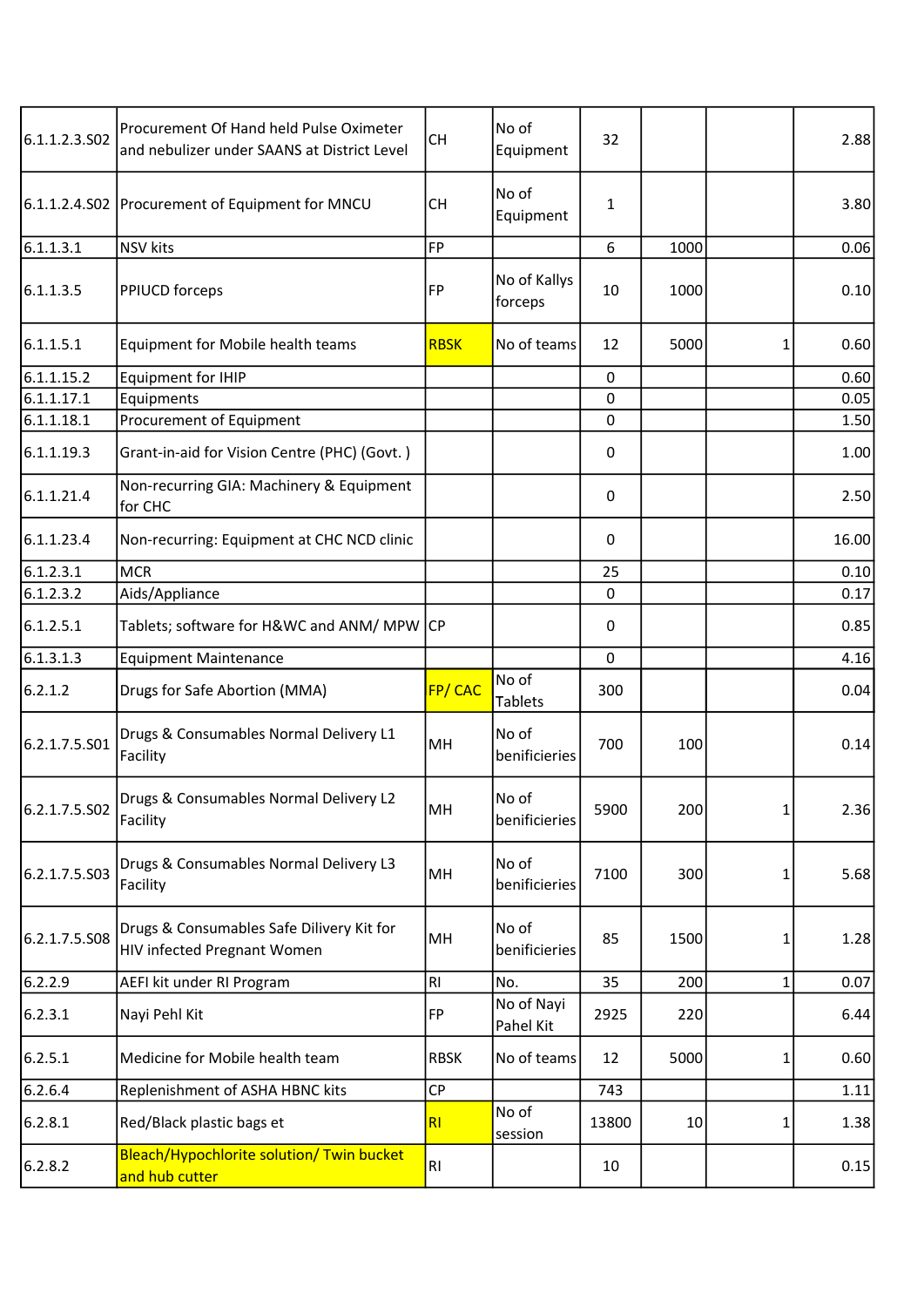| 6.2.9.1     | AYUSH drugs for DH / CHC / PHC                                                              | AYUSH      |                        | 14             |     |          | 7.00   |
|-------------|---------------------------------------------------------------------------------------------|------------|------------------------|----------------|-----|----------|--------|
| 6.2.12.1    | Chloroquine phosphate tablets                                                               |            |                        | $\mathbf{0}$   |     |          | 0.15   |
| 6.2.12.2    | Primaquine tablets 2.5 mg                                                                   |            |                        | $\mathbf 0$    |     |          | 0.08   |
| 6.2.12.3    | Primaquine tablets 7.5 mg                                                                   |            |                        | 0              |     |          | 0.15   |
| 6.2.13.1    | Supportive drugs, lab. Reagents                                                             |            |                        | $\pmb{0}$      |     |          | 0.68   |
| 6.2.14.1    | <b>Laboratory Materials</b>                                                                 |            |                        | $\pmb{0}$      |     |          | 9.59   |
| 6.2.14.2    | Procurement of Drugs                                                                        |            |                        | 0              |     |          | 4.95   |
| 6.2.15.1    | Assistance for consumables/drugs/medicines<br>to the Govt./District Hospital for Cat sx etc | <b>NCD</b> |                        | 0              |     |          | 6.69   |
| 6.2.18.1    | Procurement of medicine & consumables for<br><b>TCC under NTCP</b>                          |            |                        | 0              |     |          | 2.00   |
| 6.2.19.1    | Drugs & supplies for District NCD Clinic                                                    |            |                        | 0              |     |          | 12.00  |
| 6.2.19.3    | Drugs & supplies for CHC NCD Clinic                                                         |            |                        | 0              |     |          | 14.00  |
| 6.2.19.4    | Drugs & supplies for PHC level                                                              |            |                        | 0              |     |          | 6.75   |
| 6.2.19.5    | Drugs & supplies for Sub-Centre level                                                       |            |                        | 0              |     |          | 25.00  |
| 6.2.22.1    | Cost of Lab recurring expences for H & WC                                                   | <b>CP</b>  |                        | 0              |     |          | 21.60  |
| 6.4.3.501   | Free Diagnostics for Pregnant women under<br>JSSK - USG on PPP for PMSMA                    | MH         | No of USG              | 1100           | 300 | $1\vert$ | 3.30   |
| 6.4.3.502   | Free Diagnostics for Pregnant women under<br>JSSK- AVD for for HIV & Syphilis at VHNDs      | MH         | No of AVD              | 188            | 25  | 1        | 4.89   |
| 6.4.3.503   | Free Diagnostics for Pregnant women under<br>JSSK-MH                                        | <b>MH</b>  | No of<br>benificieries | 31000          | 200 | 1        | 9.92   |
| 6.4.4       | Free Diagnostics for Sick infants under JSSK                                                | <b>CH</b>  | No of units            | $\mathbf{1}$   |     |          | 1.20   |
| 7.5.2       | Any Other                                                                                   |            |                        | $\mathbf 0$    |     |          | 3.31   |
| 8.1.1.1     | <b>ANMs</b>                                                                                 | MH         |                        | 105            |     |          | 227.04 |
| 8.1.1.2.501 | Staff Nurses-100 Beded MCH Wing                                                             | MH         |                        | 31             |     |          | 74.63  |
| 8.1.1.2.505 | <b>Staff Nurses-MH</b>                                                                      | MН         |                        | 24             |     |          | 80.64  |
| 8.1.1.2.511 | Staff Nurse - HWC                                                                           | <b>CP</b>  |                        | 0              |     |          | 36.96  |
| 8.1.1.5.501 | Laboratory Technicians - 100 Beded MCH<br>Wing                                              | MН         |                        | 6              |     |          | 12.38  |
| 8.1.1.5.502 | Laboratory Technicians -HR                                                                  |            |                        | 12             |     |          | 30.62  |
| 8.1.1.5.504 | Laboratory Technicians - RNTCP                                                              |            |                        | 0              |     |          | 31.05  |
| 8.1.1.6.505 | OT Technician                                                                               | <b>MH</b>  |                        | 2              |     |          | 5.04   |
| 8.1.1.6.506 | OT Technician-MCH Wing                                                                      | <b>MH</b>  |                        | $\overline{2}$ |     |          | 3.95   |
| 8.1.1.9     | Radiographer/ X-ray technician                                                              |            |                        | 4              |     |          | 10.13  |
| 8.1.1.12    | Others (Para Medical Worker)-NLEP                                                           | CD         |                        | 0              |     |          | 2.68   |
| 8.1.2.1.501 | Obstetricians and Gynaecologists -100 Beded<br><b>MCH Wing</b>                              | MH         |                        | 3              |     |          | 21.60  |
| 8.1.2.1.504 | Obstetricians and Gynaecologists -MH                                                        | MH         |                        | 3              |     |          | 28.80  |
| 8.1.2.2.501 | Paediatricians- 100 Beded MCH Wing                                                          | MH         |                        | 3              |     |          | 21.60  |
| 8.1.2.3.502 | Anaesthetists -100 Beded MCH Wing                                                           | MH         |                        | 3              |     |          | 21.60  |
| 8.1.2.3.505 | Anaesthetists - MH                                                                          | MH         |                        | $\mathbf{1}$   |     |          | 7.20   |
| 8.1.2.5.S01 | Radiologists- 100 Beded MCH Wing                                                            | MH         |                        | $\mathbf{1}$   |     |          | 7.80   |
| 8.1.2.6.501 | Pathologists/ Haemotologists- 100 Beded<br><b>MCH Wing</b>                                  | MH         |                        | $\mathbf{1}$   |     |          | 7.20   |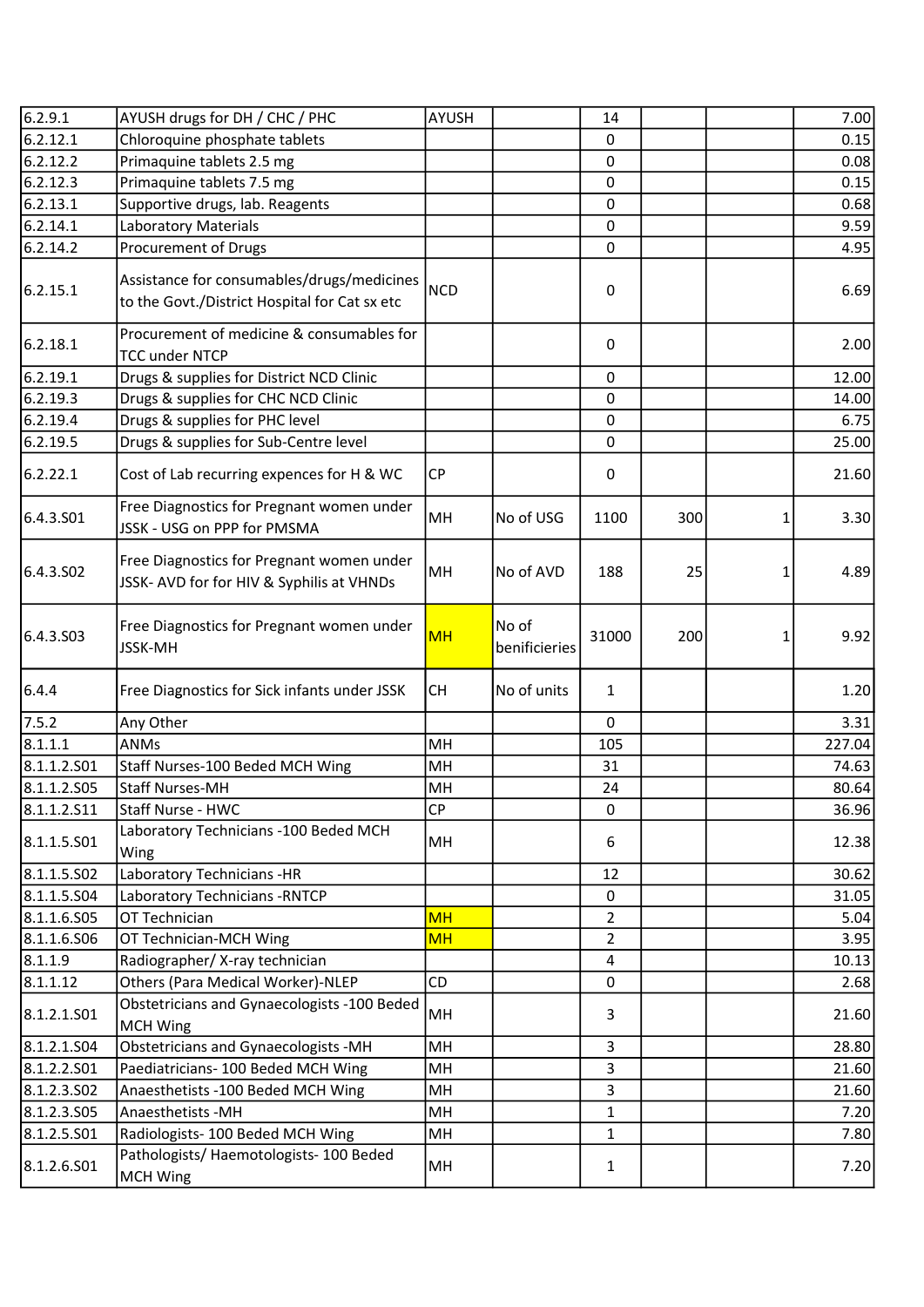| 8.1.3.10.501              | FRU Operationalization for Gynae &<br>anesthetist specialist on call from govt sector | MH             | No of C-<br>section | 8              | 3000 | $\mathbf{1}$ | 0.24   |
|---------------------------|---------------------------------------------------------------------------------------|----------------|---------------------|----------------|------|--------------|--------|
| 8.1.3.10.502              | FRU Operationalization Gynecologists<br>specialist on call from pvt sector            | MH             | No of C-<br>section | $\overline{4}$ | 4500 | $\mathbf{1}$ | 0.18   |
| 8.1.3.10.S03              | FRU Operationalization anesthetist specialist<br>on call for from pvt sector          | MH             | No of C-<br>section | 4              | 3000 | $\mathbf{1}$ | 0.12   |
| 8.1.5.503                 | <b>Medical Officers -MH</b>                                                           | MH             |                     | 3              |      |              | 11.70  |
| 8.1.6.1                   | <b>AYUSH MOs</b>                                                                      | AYUSH          |                     | 14             |      |              | 64.47  |
| 8.1.6.2                   | Pharmacist - AYUSH                                                                    | <b>AYUSH</b>   |                     | $\mathbf{1}$   |      |              | 2.08   |
| 8.1.7.1.1                 | MOs-AYUSH                                                                             | <b>RBSK</b>    |                     | 21             |      |              | 85.62  |
|                           | 8.1.7.1.2.S02   MOs-Dental MO/ BDS                                                    | <b>RBSK</b>    |                     | 3              |      |              | 20.39  |
| 8.1.7.1.3                 | <b>Staff Nurse</b>                                                                    | <b>RBSK</b>    |                     | 8              |      |              | 25.63  |
| 8.1.7.1.4                 | ANM                                                                                   | <b>RBSK</b>    |                     | 4              |      |              | 2.83   |
|                           | 8.1.7.1.5.S01 Para Medical Worker                                                     | <b>RBSK</b>    |                     | 9              |      |              | 20.76  |
| 8.1.7.1.5.S02 Pharmacists |                                                                                       | <b>RBSK</b>    |                     | 3              |      |              | 8.21   |
| 8.1.8.1                   | <b>Medical Officers</b>                                                               | <b>CH</b>      |                     | $\mathbf{1}$   |      |              | 5.40   |
| 8.1.8.2                   | <b>Staff Nurse</b>                                                                    | <b>CH</b>      |                     | 4              |      |              | 11.89  |
| 8.1.8.3                   | Cook cum caretaker                                                                    | <b>CH</b>      |                     | $\overline{2}$ |      |              | 3.00   |
| 8.1.8.5                   | Feeding demonstrator for NRC                                                          | <b>CH</b>      |                     | $\mathbf{1}$   |      |              | 3.04   |
| 8.1.9.1                   | Paediatrician                                                                         | <b>CH</b>      |                     | 3              |      |              | 72.00  |
| 8.1.9.3.S01               | Staff Nurse - SNCU/KMC                                                                | <b>CH</b>      |                     | 12             |      |              | 34.29  |
| 8.1.9.3.502               | Staff Nurse -NBSU                                                                     | CH             |                     | 3              |      |              | 8.70   |
| 8.1.9.6.502               | Others- SNCU Staff (Ward Aaya/ Cleaner/<br>Security Guard)                            | <b>CH</b>      |                     | 9              |      |              | 12.43  |
| 8.1.9.6.503               | Others- SNCU Staff DEO                                                                | <b>CH</b>      |                     | $\mathbf{1}$   |      |              | 2.14   |
| 8.1.12.1                  | Mid-level Service Provider                                                            | <b>CP</b>      |                     | $\mathbf 0$    |      |              | 102.34 |
| 8.1.12.2                  | Performance incentive for Mid-level service<br>providers                              | CP             |                     | 0              |      |              | 82.80  |
| 8.1.13.1.503              | Counsellor -RMNCHA-FW                                                                 | <b>FP</b>      | No of<br>Councelor  | $\mathbf{1}$   |      |              | 2.05   |
| 8.1.13.5                  | Audiometrician/ Audiologist-NCD-NPPCD                                                 | <b>NCD</b>     |                     | 0              |      |              | 3.78   |
| 8.1.13.10                 | TBHV-CD-RNTCP                                                                         | CD             |                     | $\mathbf 0$    |      |              | 9.38   |
| 8.1.13.18                 | Audiometrics Asstt.NCD-NPPCD                                                          | <b>NCD</b>     |                     | 0              |      |              | 2.13   |
| 8.1.13.19                 | Instructor for Hearing Imapired Children-NCD-<br><b>NPPCD</b>                         | <b>NCD</b>     |                     | 0              |      |              | 2.13   |
| 8.1.13.22.SO<br>7         | Rogi Sahayata Kendra Manager                                                          | QA             |                     | $\mathbf{1}$   |      |              | 2.68   |
| 8.1.13.22.S1<br>3         | Rogi Sahayata Kendra Operator                                                         | QA             |                     | $\mathbf{1}$   |      |              | 1.52   |
| 8.1.16.2.501              | <b>Cold Chain Handlers</b>                                                            | R <sub>1</sub> |                     | 0              |      |              | 2.00   |
| 8.1.16.6.502              | Data Entry Operator CD-RCP                                                            | CD             |                     | 0              |      |              | 0.25   |
| 8.1.16.7.S05              | Cleaner-NRC                                                                           | CH             |                     | 1              |      |              | 1.44   |
| 8.4.7                     | Incentive to provider for PPIUCD services<br>@Rs 150 per PPIUCD insertion             | FP             | No of Clints        | 1929           | 150  |              | 2.89   |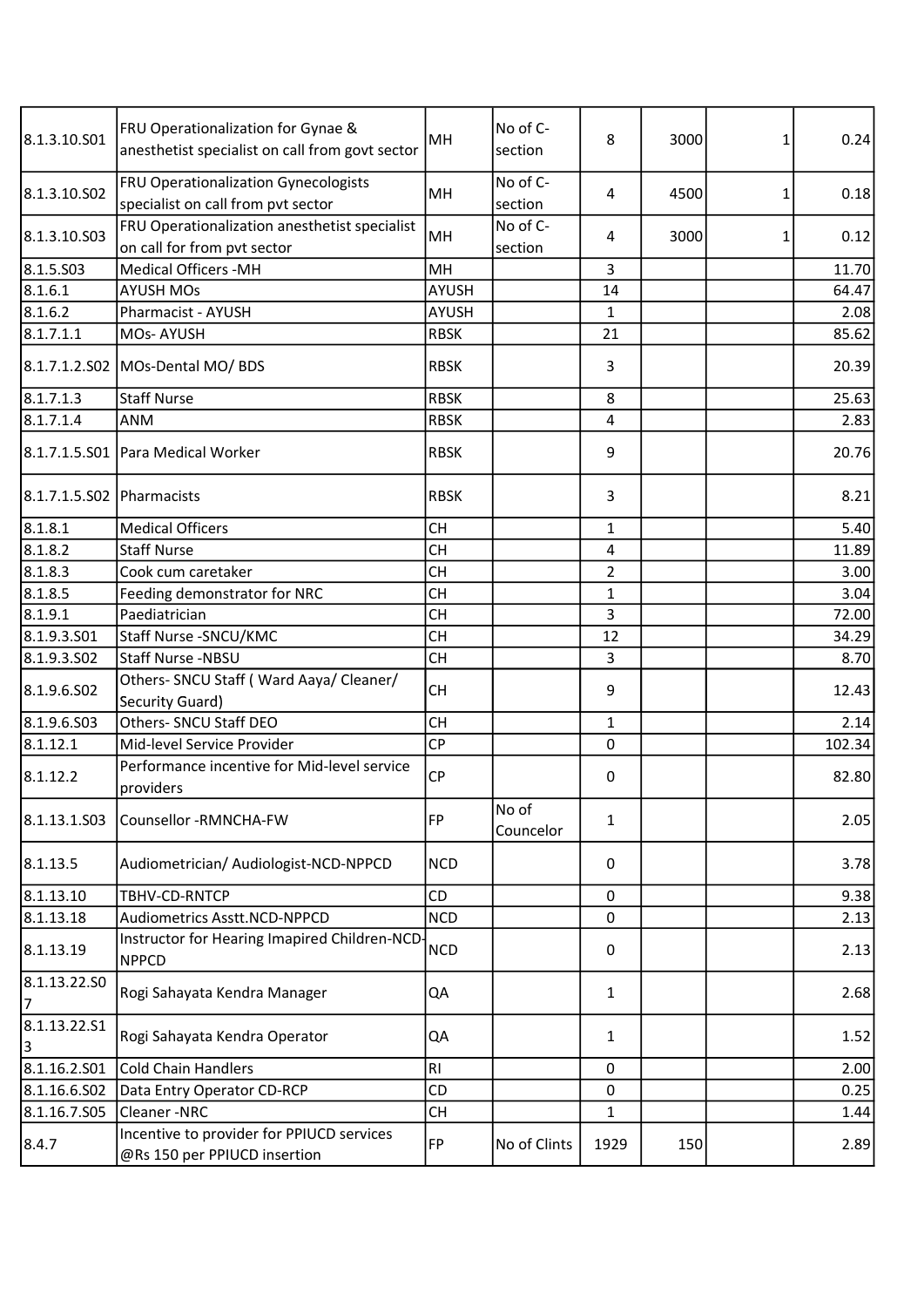| Incentive to provider for PAIUCD Services                                             | <b>FP</b>                                                                                                                                                                                                                                                                                                                 | No of Clints                                                                                     | 10                   | 150    |              | 0.02  |
|---------------------------------------------------------------------------------------|---------------------------------------------------------------------------------------------------------------------------------------------------------------------------------------------------------------------------------------------------------------------------------------------------------------------------|--------------------------------------------------------------------------------------------------|----------------------|--------|--------------|-------|
|                                                                                       | <b>CP</b>                                                                                                                                                                                                                                                                                                                 |                                                                                                  | 0                    |        |              | 60.72 |
|                                                                                       | CP                                                                                                                                                                                                                                                                                                                        |                                                                                                  | 0                    |        |              | 23.12 |
| HRP identification and follow up for ANM                                              | MH                                                                                                                                                                                                                                                                                                                        | No of HRP                                                                                        | 500                  | 200    | $\mathbf{1}$ | 1.00  |
| Performance based Incentives to RMNCHA                                                | <b>FP</b>                                                                                                                                                                                                                                                                                                                 | No of Clints                                                                                     | 30                   | 50     |              | 0.02  |
| RI Cold chain handlers incentive                                                      | R1                                                                                                                                                                                                                                                                                                                        | <b>No</b>                                                                                        | 9                    | 2400   | 12           | 2.59  |
| Development/ translation and duplication of<br>training materials                     | CH                                                                                                                                                                                                                                                                                                                        | No of<br>Module                                                                                  | 340                  | 100    | 1            | 0.34  |
| OBG/Principal)                                                                        | MH                                                                                                                                                                                                                                                                                                                        |                                                                                                  | 0                    |        |              |       |
| <b>State and District Lanch of SAANS</b>                                              | <b>CH</b>                                                                                                                                                                                                                                                                                                                 | No.                                                                                              | $\mathbf{1}$         |        |              | 0.50  |
| State and District Planning and Review<br><b>Meeting of SAANS</b>                     | <b>CH</b>                                                                                                                                                                                                                                                                                                                 | No.                                                                                              | $\mathbf{1}$         |        |              | 0.20  |
| Orientation on National Deworming Day                                                 | <b>RKSK</b>                                                                                                                                                                                                                                                                                                               |                                                                                                  | $\overline{2}$       |        |              | 1.59  |
|                                                                                       | CH                                                                                                                                                                                                                                                                                                                        |                                                                                                  | 6                    |        |              | 1.99  |
| One day Orientation Training for IDCF                                                 | <b>CH</b>                                                                                                                                                                                                                                                                                                                 | No of                                                                                            | $\mathbf{1}$         | 150000 | 1            | 1.50  |
| Qtr.Review/orientation meeting at Block                                               | FP                                                                                                                                                                                                                                                                                                                        | No of                                                                                            | 6                    | 3000   |              | 0.72  |
| District Level One Day Orientation of newly<br>recruited ANM/SN ON Family Planning    | FP                                                                                                                                                                                                                                                                                                                        | No of<br>Meetings                                                                                | 1                    | 3000   |              | 0.03  |
| <b>District Level Dissemination Workshop</b>                                          | FP                                                                                                                                                                                                                                                                                                                        | No of<br>workshops                                                                               | 1                    | 10000  |              | 0.10  |
| Training of Medical officers (Injectible<br><b>Contraceptive Trainings)</b>           | <b>FP</b>                                                                                                                                                                                                                                                                                                                 | No of<br><b>Batches</b>                                                                          | 1                    | 22800  |              | 0.23  |
| Training of AYUSH doctors (Injectible<br><b>Contraceptive Trainings)</b>              | <b>FP</b>                                                                                                                                                                                                                                                                                                                 | No of<br><b>Batches</b>                                                                          | $\mathbf{1}$         | 22800  |              | 0.23  |
| Training of Nurses (Staff Nurse/LHV/ANM)<br>(Injectible Contraceptive Trainings)      | FP                                                                                                                                                                                                                                                                                                                        | No of<br><b>Batches</b>                                                                          | 5                    | 35800  |              | 1.79  |
| <b>WIFS trainings (Block)</b>                                                         | <b>RKSK</b>                                                                                                                                                                                                                                                                                                               | No of Batch                                                                                      | $\overline{7}$       | 3000   | 1            | 0.21  |
| Any other (please specify) Anemia Free<br>Adolcent event at Inter Collages            | <b>RKSK</b>                                                                                                                                                                                                                                                                                                               | No of event                                                                                      | 14                   | 5000   | $\mathbf{1}$ | 0.70  |
| RBSK Training - Training of Mobile health<br>team - technical and managerial (5 days) | <b>RBSK</b>                                                                                                                                                                                                                                                                                                               | No of batch                                                                                      | $\overline{2}$       | 15450  | 1            | 0.31  |
|                                                                                       | <b>NCD</b>                                                                                                                                                                                                                                                                                                                |                                                                                                  | $\mathbf 0$          |        |              | 3.50  |
| Training under Immunisation-Data Handler                                              | R1                                                                                                                                                                                                                                                                                                                        |                                                                                                  | 0                    |        |              | 0.03  |
|                                                                                       |                                                                                                                                                                                                                                                                                                                           |                                                                                                  | $\mathbf{0}$         |        |              | 0.33  |
| Training / Capacity Building (Malaria)                                                | CD                                                                                                                                                                                                                                                                                                                        |                                                                                                  | $\pmb{0}$            |        |              | 1.05  |
|                                                                                       | @Rs 150 per PAIUCD insertion<br>Centers (H&WC Sub Center)<br>Centers (H&WC PHC)<br><b>Counselors in Family Planning</b><br>Incentive for Program Coordination to (HoD<br><b>District Training of SAANS</b><br>Level for ANM of 57 MPV Districts<br>Schemes<br>Any Other Training NPPCD<br>Training under Immunisation-CCH | Team based incentives for Health & Wellness<br>Team based incentives for Health & Wellness<br>RI | district<br>Meetings |        |              |       |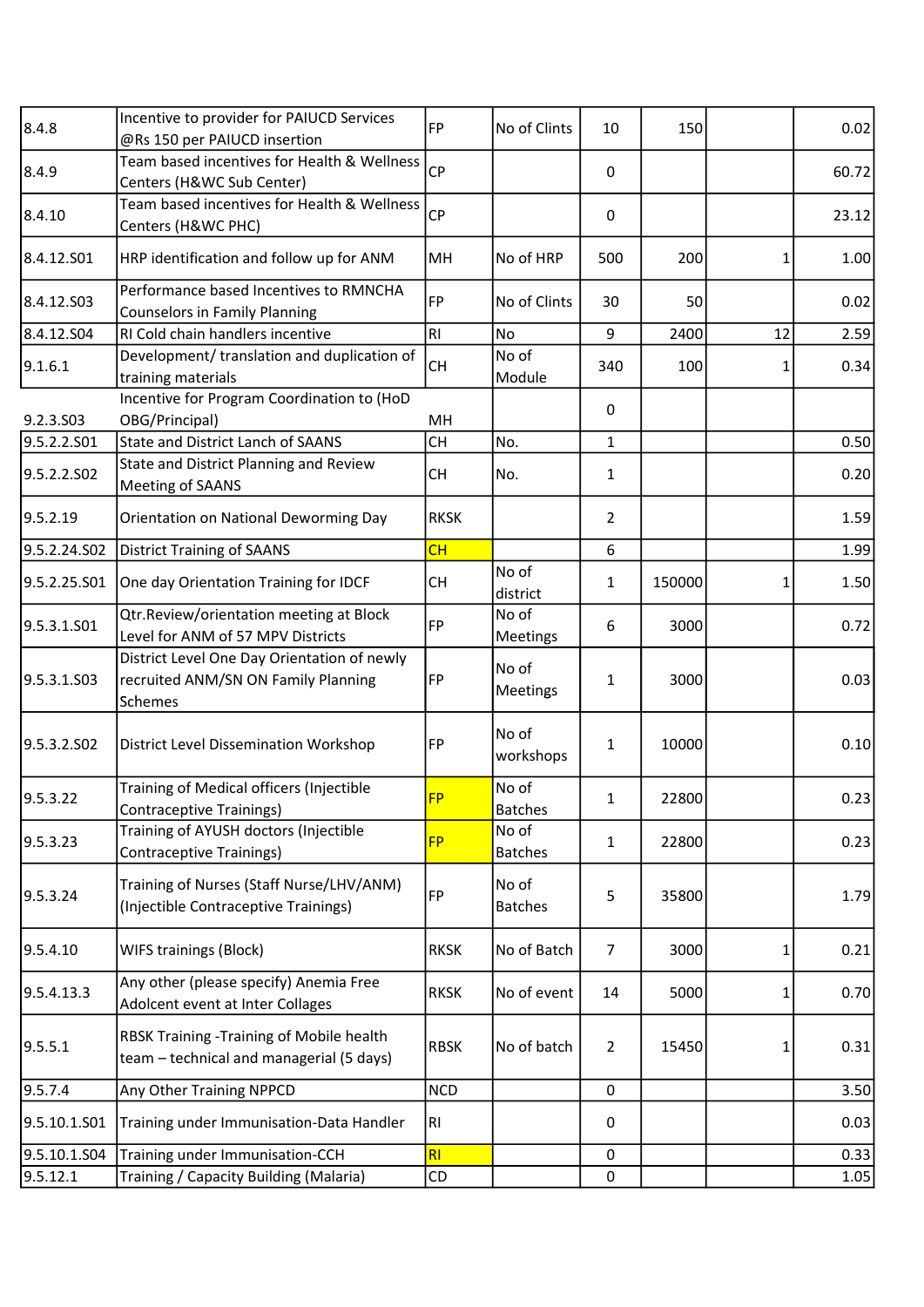| 9.5.14.1             | <b>Trainings under RNTCP</b>                                                | CD                          |                       | $\mathbf 0$    |        |              | 1.65  |
|----------------------|-----------------------------------------------------------------------------|-----------------------------|-----------------------|----------------|--------|--------------|-------|
| 9.5.17.1             | Training of doctors and staff at DH Level<br>under NPHCE                    | <b>NCD</b>                  |                       | 0              |        |              | 0.80  |
| 9.5.18.1.1           | Orientation of Stakeholder organizations                                    | <b>NCD</b>                  |                       | 0              |        |              | 0.40  |
| 9.5.18.1.2           | Training of Health Professionals                                            | <b>NCD</b>                  |                       | $\mathbf 0$    |        |              | 0.40  |
| 9.5.18.1.3           | <b>Orientation of Law Enforcers</b>                                         | <b>NCD</b>                  |                       | $\mathbf 0$    |        |              | 0.60  |
| 9.5.18.1.4           | Other Trainings/Orientations - sessions<br>incorporated in other's training | <b>NCD</b>                  |                       | 0              |        |              | 1.30  |
| 9.5.19.2             | District NCD Cell                                                           | <b>NCD</b>                  |                       | 0              |        |              | 3.00  |
| 9.5.25.3             | Kayakalp Trainings                                                          | QA                          | Batch                 | $\mathbf{1}$   | 33000  | $\mathbf{1}$ | 0.33  |
| 9.5.26.2             | Training cum review meeting for HMIS &<br><b>MCTS at District level</b>     | <b>MIS</b>                  |                       | 0              |        |              | 0.34  |
| 9.5.26.3             | Training cum review meeting for HMIS &<br><b>MCTS at Block level</b>        | <b>MIS</b>                  |                       | 0              |        |              | 1.42  |
| 9.5.27.4.501         | Cost of Yoga Sessions                                                       | CP                          |                       | 0              |        |              | 4.73  |
| 9.5.29.13.SO<br>4.02 | Scaling up Nurse Mentoring Program<br>Honorarium                            | MH                          |                       | 6              |        |              | 3.60  |
| 9.5.29.13.SO<br>4.03 | Scaling up Nurse Mentoring Program Yearly<br>TA DA                          | MH                          |                       | 6              |        |              | 0.18  |
| 9.5.29.13.50<br>4.04 | Scaling up Nurse Mentoring Program Register MH                              |                             |                       | 6              |        |              | 0.02  |
| 9.5.29.13.SO<br>4.05 | Scaling up Nurse Mentoring Program Mini<br>Skill Lab                        | MH                          |                       | 6              |        |              | 6.00  |
| 10.1.1               | Maternal Death Review (both in institutions<br>and community)               | MH                          | No of<br><b>CBMDR</b> | 39             | 600    | $\mathbf{1}$ | 0.23  |
| 11.3                 | Targeting Naturally Occurring Gathering of<br>People/ Health Mela           |                             |                       | $\overline{2}$ |        |              | 13.00 |
| 11.5.1               | Media Mix of Mid Media/ Mass Media                                          | <b>IEC</b>                  |                       | $\overline{2}$ |        |              | 0.80  |
| 11.5.4.S02           | <b>Celebration of New Born Care Week</b>                                    | <b>CH</b>                   | No of<br>district     | $\mathbf{1}$   | 50000  | $\mathbf{1}$ | 0.50  |
| 11.5.4.S03           | Celebration of Breastfeeding Week                                           | CH                          | No of<br>district     | 1              | 40000  | $\mathbf{1}$ | 0.40  |
| 11.5.4.S05           | District Level IEC/BCC Activity Under SAANS                                 | <b>CH</b>                   | No.                   | $\mathbf{1}$   | 200000 |              | 2.00  |
| 11.6.3               | IEC & promotional activities for World<br>Population Day celebration        | <b>IEC/FP</b>               | No of<br>events       | $\overline{7}$ |        |              | 1.34  |
| 11.6.4               | IEC & promotional activities for Vasectomy<br>Fortnight celebration         | <b>IEC/FP</b>               | No of<br>events       | $\overline{7}$ |        |              | 0.74  |
| 11.8.2               | Any other IEC/BCC activities (Wall Painting,<br>Banner & Poster)            | <b>IEC</b>                  |                       | 0              |        |              | 1.41  |
| 11.9.1.S01           | Creating awareness on declining sex ratio<br>issue (PNDT)- Block Level      | <b>IEC</b><br>/PNDT         | No of<br>Events       | 22             | 10000  |              | 2.20  |
| 11.9.1.SO2           | Creating awareness on declining sex ratio<br>issue (PNDT)- District Level   | <b>IEC</b><br>/PNDT         | No of<br>Events       | $\mathbf{1}$   | 25000  |              | 0.25  |
| 11.10.1.501          | Donor Refreshment amount                                                    | <b>BLOOD</b><br><b>CELL</b> | No of<br>donation     | 0              | 25     | 1            | 0.17  |
| 11.10.1.S02          | <b>Blood donation Camp</b>                                                  | <b>BLOOD</b><br><b>CELL</b> | No of camp            | 0              | 2500   | 1            | 0.30  |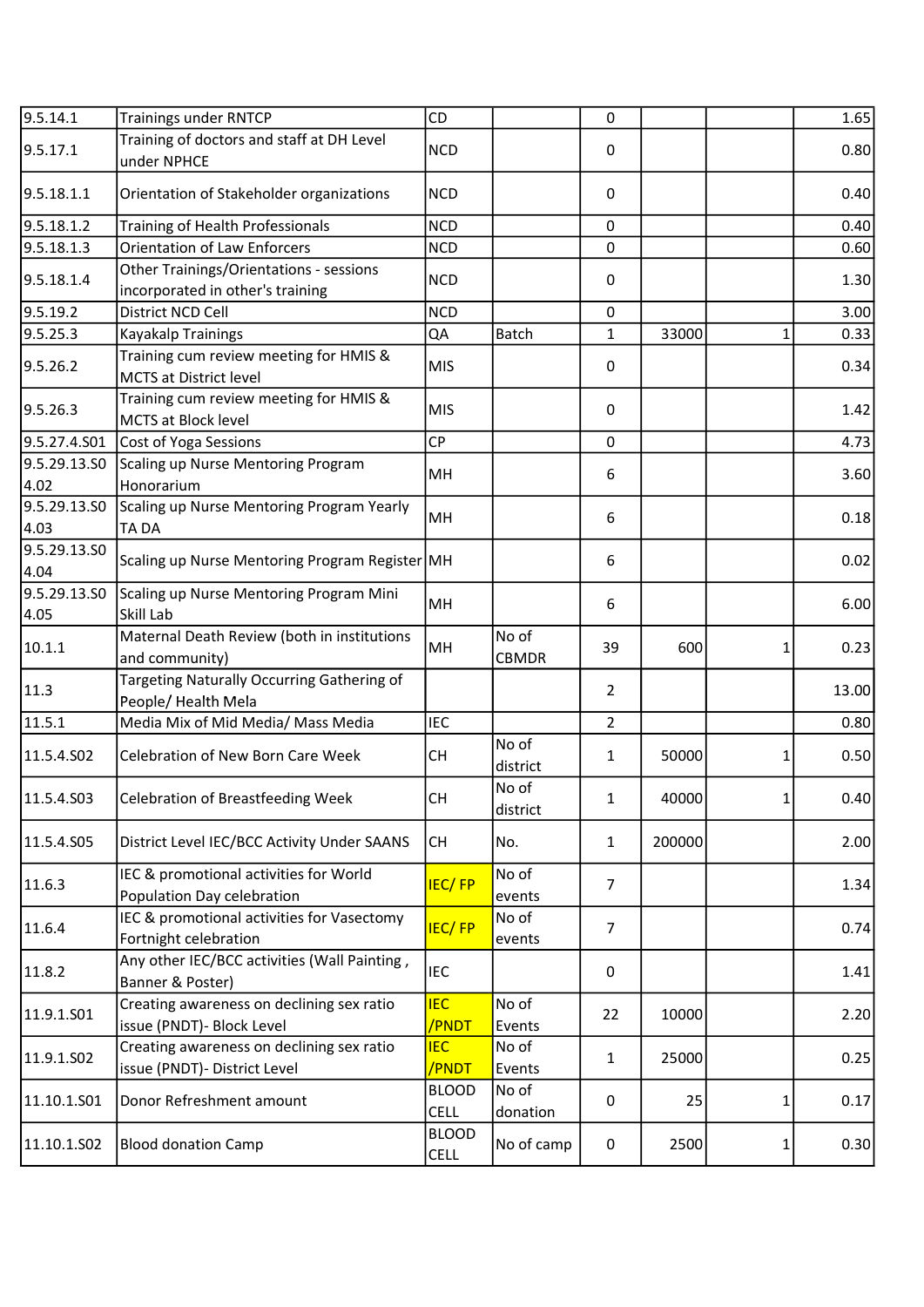| 11.10.1.503 | Travel & Communication Expenses for BB<br><b>Counselors PRO BCTV</b>                                                                                  | <b>BLOOD</b><br><b>CELL</b> |                    | 0              |        |              | 0.18  |
|-------------|-------------------------------------------------------------------------------------------------------------------------------------------------------|-----------------------------|--------------------|----------------|--------|--------------|-------|
| 11.11.1     | <b>IEC for NPPCD</b>                                                                                                                                  | <b>IEC</b>                  |                    | $\mathbf 0$    |        |              | 0.50  |
| 11.14.1     | Health Education & Publicity for NIDDCP                                                                                                               | <b>IEC</b>                  |                    | 0              |        |              | 0.26  |
| 11.15.1     | IEC/BCC for Malaria                                                                                                                                   | <b>IEC</b>                  |                    | $\mathbf 0$    |        |              | 0.35  |
| 11.15.2     | IEC/BCC for Social mobilization (Dengue and<br>Chikungunya)                                                                                           | <b>IEC</b>                  |                    | 0              |        |              | 0.20  |
| 11.16.1     | IEC/BCC: Mass media, Outdoor media, Rural<br>media, Advocacy media for NLEP                                                                           | <b>CD</b>                   |                    | 0              |        |              | 0.98  |
| 11.17.1     | ACSM (State & district)                                                                                                                               | <b>IEC</b>                  |                    | $\mathbf 0$    |        |              | 3.97  |
| 11.19.1     | Translation of IEC material and distribution                                                                                                          | <b>IEC</b>                  |                    | 0              |        |              | 0.50  |
| 11.20.2     | Celebration of days-ie International Day for<br>older persons                                                                                         | <b>IEC</b>                  |                    | 0              |        |              | 1.00  |
| 11.21.1     | <b>IEC/SBCC for NTCP</b>                                                                                                                              | <b>IEC</b>                  |                    | 0              |        |              | 1.50  |
| 11.22.2     | IEC/BCC for District NCD Cell                                                                                                                         | <b>IEC</b>                  |                    | $\pmb{0}$      |        |              | 0.50  |
| 11.24.1     | IEC activities for Health & Wellness centre<br>(H&WC)                                                                                                 | <b>IEC</b>                  |                    | 0              |        |              | 16.50 |
| 11.24.3.4   | State-level IEC Campaigns/Other IEC<br>Campaigns                                                                                                      | <b>IEC</b>                  |                    | 12             |        |              | 2.50  |
| 11.24.4.1   | IEC/BCC under NRCP: Rabies Awareness and<br>DO'S and Don'ts in the event of Animal Bites                                                              |                             |                    | 0              |        |              | 2.45  |
| 12.1.1      | Printing of MDR formats                                                                                                                               | MH                          |                    | 80             |        |              | 0.02  |
| 12.1.2      | Printing of MCP cards, safe motherhood<br>booklets etc.                                                                                               | MH                          | No of cards        | 41280          | 17     | 1            | 7.02  |
| 12.1.3      | Printing of labor room registers and<br>casesheets/ LaQshya related printing                                                                          | MH                          | No of<br>casesheet | 15000          | 10     | 1            | 1.50  |
| 12.1.5      | Any other (Printing of CAC Format)                                                                                                                    | <b>FP/CAC</b>               | No of<br>formats   | 140            |        |              | 0.21  |
| 12.2.5      | Printing of compliance cards and reporting<br>formats for National Iron Plus Initiative-for 6-<br>59 months age group and for 5-10 years age<br>group | CH                          | No of<br>format    | 90240          | 1      | $\mathbf{1}$ | 0.90  |
| 12.2.6      | Printing of IEC materials and reporting<br>formats etc. for National Deworming Day                                                                    | <b>RKSK</b>                 |                    | $\overline{2}$ |        |              | 2.66  |
| 12.2.7      | Printing of IEC Materials and monitoring<br>formats for IDCF                                                                                          | CH                          | No of<br>District  | $\mathbf{1}$   | 118000 | $\mathbf{1}$ | 1.18  |
| 12.2.10     | Printing (SNCU data management)                                                                                                                       | <b>CH</b>                   | No of SNCU         | $\mathbf{1}$   | 100000 | $\mathbf{1}$ | 1.00  |
| 12.2.11     | Printing of HBNC referral cards and other<br>formats                                                                                                  | <b>CH</b>                   | No. of<br>format   | 191004         | 0.5    | 1            | 0.96  |
| 12.3.3      | Printing of FP Manuals, Guidelines, etc.                                                                                                              | FP                          | No of<br>formats   | 0              |        |              | 1.41  |
| 12.5.4      | Printing of RBSK card and registers                                                                                                                   | <b>RBSK</b>                 | No of<br>children  | 260586         |        |              | 6.57  |
| 12.5.6      | Any other (Printing of Banner and Sticker<br>under RBSK)                                                                                              | <b>RBSK</b>                 |                    | 42             |        |              | 0.05  |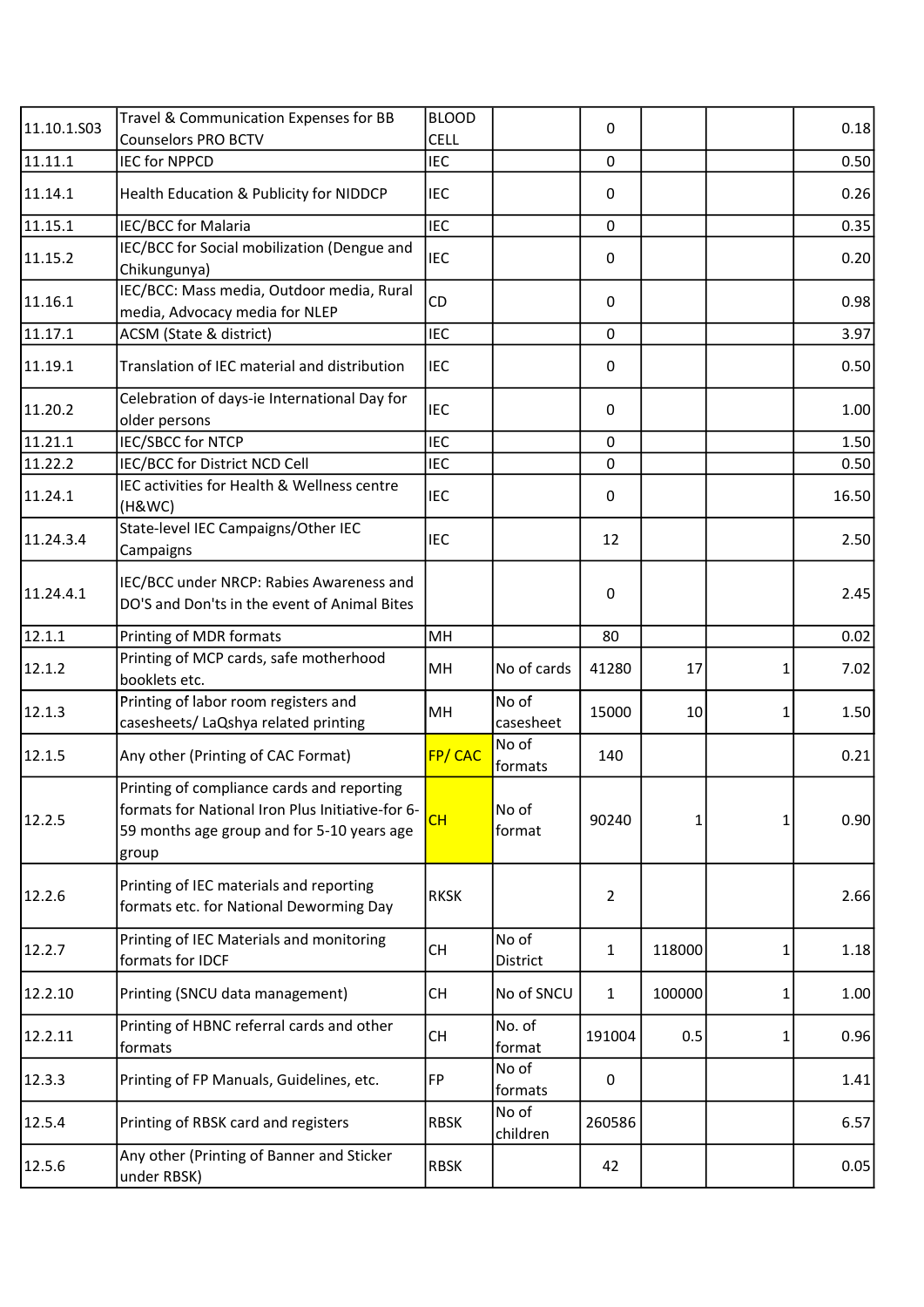| 12.7.1      | Printing of ASHA diary                                                                                           | <b>CP</b>                   |                            | 1036           |        |              | 1.81  |
|-------------|------------------------------------------------------------------------------------------------------------------|-----------------------------|----------------------------|----------------|--------|--------------|-------|
| 12.7.2      | Printing of ASHA Modules and formats                                                                             | <b>CP</b>                   |                            | 0              |        |              | 0.29  |
| 12.7.3      | Printing of CBAC format                                                                                          | CP                          |                            | $\mathbf 0$    |        |              | 15.34 |
| 12.8.1      | Printing of cards for screening of children for<br>hemoglobinopathies                                            | <b>BLOOD</b><br><b>CELL</b> |                            | 0              |        |              | 0.25  |
| 12.9.1      | Printing of HMIS Formats                                                                                         | <b>MIS</b>                  |                            | $\mathbf 0$    |        |              | 0.49  |
| 12.9.3      | Printing of MCTS follow-up formats/ services<br>due list/ work plan                                              | <b>MIS</b>                  |                            | 1028           |        |              | 0.37  |
| 12.10.1     | Printing and dissemination of Immunization<br>cards, tally sheets, monitoring forms etc.                         | RI                          | No of<br>Benificiary       | 45050          | 10     | 1            | 4.51  |
| 12.13.2     | Printing                                                                                                         | CD                          |                            | $\mathbf 0$    |        |              | 1.45  |
| 12.14.1     | Printing of Challan Books under NTCP                                                                             |                             |                            | 0              |        |              | 0.21  |
| 12.17.5.502 | Printing of form P,L, S under IDSP progrm                                                                        |                             |                            | 0              |        |              | 0.44  |
| 13.2.1      | Assessments                                                                                                      | QA                          |                            | $\mathbf{1}$   |        |              | 0.10  |
| 14.2.3.S02  | Implementation of FP-LMIS District-<br><b>Transportation Cost</b>                                                | <b>FP</b>                   | Lumpsump                   | 1              |        |              | 0.52  |
| 14.2.5      | Alternative Vaccine Delivery in other areas                                                                      | RI.                         | No of AVD                  | 13800          | 90     |              | 12.42 |
| 14.2.6      | POL for vaccine delivery from State to district<br>and from district to PHC/CHCs                                 | RI                          | No of<br><b>Districts</b>  | $\mathbf{1}$   | 200000 | 1            | 2.00  |
| 14.2.7      | Cold chain maintenance                                                                                           | R1                          | No of cold<br>chain points | $\mathbf 0$    |        |              | 0.29  |
| 14.2.12     | Drug transportation charges                                                                                      | CD                          |                            | 0              |        |              | 0.36  |
| 15.3.2      | Inter-sectoral convergence                                                                                       | CD                          |                            | $\Omega$       |        |              | 0.05  |
| 15.5.3      | Private Provider Incentive                                                                                       | CD                          |                            | 0              |        |              | 4.53  |
| 15.6.1      | Reimbursement for cataract operation for<br><b>NGO and Private Practitioners</b>                                 | <b>NCD</b>                  |                            | 0              |        |              | 3.39  |
| 16.1.1.1.1  | State - Health Action Plan                                                                                       | PM                          | No of<br><b>Booklet</b>    | 22             | 300    |              | 0.07  |
| 16.1.1.4    | Prepare detailed operational plan for RBSK<br>across districts (including cost of plan)                          | <b>RBSK</b>                 | No of<br><b>Blocks</b>     | 6              | 500    | $\mathbf{1}$ | 0.03  |
| 16.1.1.6    | To develop micro plan at sub-centre level                                                                        | <b>RI</b>                   | No                         | 217            | 100    | $\mathbf{1}$ | 0.22  |
| 16.1.1.7    | For consolidation of micro plans at block<br>level                                                               | R1                          | No                         | 11             | 1000   | $\mathbf{1}$ | 0.11  |
| 16.1.2.1.6  | Review meetings/ workshops under RKSK                                                                            | <b>RKSK</b>                 |                            | $\overline{2}$ |        |              | 0.10  |
| 16.1.2.1.7  | RBSK Convergence/Monitoring meetings                                                                             | RBSK                        | No of<br>Meetings          | 3              | 500    | 3            | 0.09  |
| 16.1.2.1.14 | Quarterly review meetings exclusive for RI at<br>district level with Block MOs, CDPO, and<br>other stake holders | R                           | No of<br>participants      | 117            | 100    | 1            | 0.12  |
| 16.1.2.1.15 | Quarterly review meetings exclusive for RI at<br>block level                                                     | R1                          | No of<br>participants      | 1638           | 75     | 1            | 1.23  |
| 16.1.2.1.16 | <b>IDSP Meetings</b>                                                                                             |                             |                            | $\mathbf 0$    |        |              | 0.04  |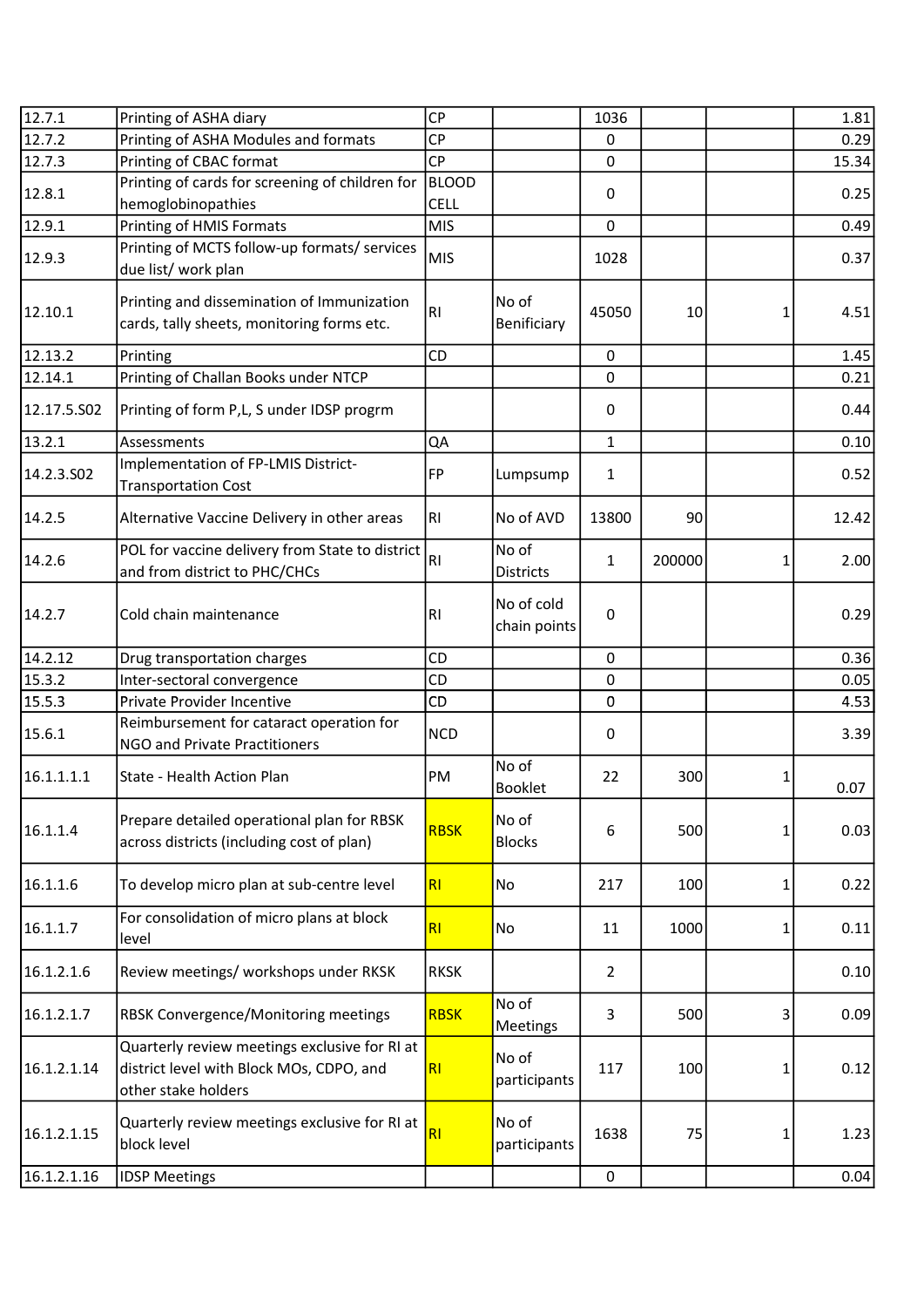| 16.1.2.1.22         | Monthly meeting with the hospital staff                                                                                                            |           |                   | 0            |       | 0.48 |
|---------------------|----------------------------------------------------------------------------------------------------------------------------------------------------|-----------|-------------------|--------------|-------|------|
| 16.1.2.1.28.5<br>01 | District Level MDR Review Meeting                                                                                                                  | MН        | No of<br>meetings | 6            | 3000  | 0.18 |
| 16.1.2.2.3          | State/ District Quality Assurance Unit<br>(Monitoring & Supervision)                                                                               | QA        | Vehicle           | $\mathbf{1}$ |       | 3.60 |
| 16.1.2.2.5          | Monitoring, Evaluation & Supervision<br>(Malaria)                                                                                                  |           |                   | 0            |       | 2.13 |
| 16.1.2.2.6          | Monitoring/supervision and Rapid response<br>(Dengue and Chikungunya)                                                                              |           |                   | $\mathsf 0$  |       | 1.98 |
| 16.1.2.2.12         | District NCD Cell                                                                                                                                  |           |                   | $\mathbf 0$  |       | 1.13 |
| 16.1.2.2.13         | <b>Supervision and Monitoring</b>                                                                                                                  |           |                   | 0            |       | 1.65 |
| 16.1.2.2.14         | Monitoring Committee on Section 5                                                                                                                  |           |                   | 0            |       | 0.03 |
| 16.1.2.2.16         | Monitoring and Surveillance (review<br>meetings, Travel) under NRCP                                                                                |           |                   | 0            |       | 0.50 |
| 16.1.3.1.1          | Mobility Support for SPMU/State                                                                                                                    |           |                   | 0            |       | 0.54 |
| 16.1.3.1.13         | <b>Vehicle Operation (POL)</b>                                                                                                                     |           |                   | $\pmb{0}$    |       | 3.45 |
| 16.1.3.1.14         | Vehicle hiring                                                                                                                                     |           |                   | 0            |       | 0.36 |
| 16.1.3.1.15         | <b>Tobacco Cessation Centre (TCC): Mobility</b><br>support                                                                                         |           |                   | 0            |       | 0.60 |
| 16.1.3.3.1          | PM activities for World Population Day'<br>celebration (Only mobility cost): funds<br>earmarked for district level activities                      | <b>FP</b> | No of<br>events   | $\mathbf{1}$ | 20000 | 0.20 |
| 16.1.3.3.2          | PM activities for Vasectomy Fortnight<br>celebration (Only mobility cost): funds<br>earmarked for district level activities                        | <b>FP</b> | No of<br>events   | $\mathbf{1}$ | 5000  | 0.05 |
| 16.1.3.3.3          | Mobility Support for DPMU/District                                                                                                                 |           |                   | $\mathbf 0$  |       | 7.92 |
| 16.1.3.3.5          | Mobility Costs for ASHA Resource<br>Centre/ASHA Mentoring Group (Kindly<br>Specify)                                                                |           |                   | $\mathbf{1}$ |       | 0.10 |
| 16.1.3.3.7          | Mobility Support for supervision for district<br>level officers.                                                                                   | RI        | No                | 0            |       | 1.91 |
| 16.1.3.3.8          | MOBILITY: Travel Cost, POL, etc. during<br>outbreak investigations and field visits for<br>monitoring programme activities at DSU on<br>need basis |           |                   | $\mathsf 0$  |       | 3.00 |
| 16.1.3.3.10         | Travel expenses - Contractual Staff at District<br>level                                                                                           |           |                   | 0            |       | 0.60 |
| 16.1.3.3.11         | Mobility Support: District Cell                                                                                                                    |           |                   | 0            |       | 1.33 |
| 16.1.3.3.13         | Miscellaneous/ Travel                                                                                                                              |           |                   | 0            |       | 2.00 |
| 16.1.3.3.14         | <b>Enforcement Squads</b>                                                                                                                          |           |                   | 0            |       | 0.10 |
| 16.1.3.3.15         | District Tobacco Control Cell (DTCC): Mobility<br>Support                                                                                          |           |                   | 0            |       | 1.56 |
| 16.1.3.3.16         | District NCD Cell (TA,DA, POL)                                                                                                                     |           |                   | 0            |       | 0.66 |
| 16.1.3.3.17.5<br>01 | Mission Parivar Vikas Campaign                                                                                                                     | <b>FP</b> | No of<br>campaign | 28           | 1000  | 0.28 |
| 16.1.3.4.1          | PM activities for World Population Day'<br>celebration (Only mobility cost): funds<br>earmarked for block level activities                         | <b>FP</b> | No of<br>events   | 6            | 1000  | 0.06 |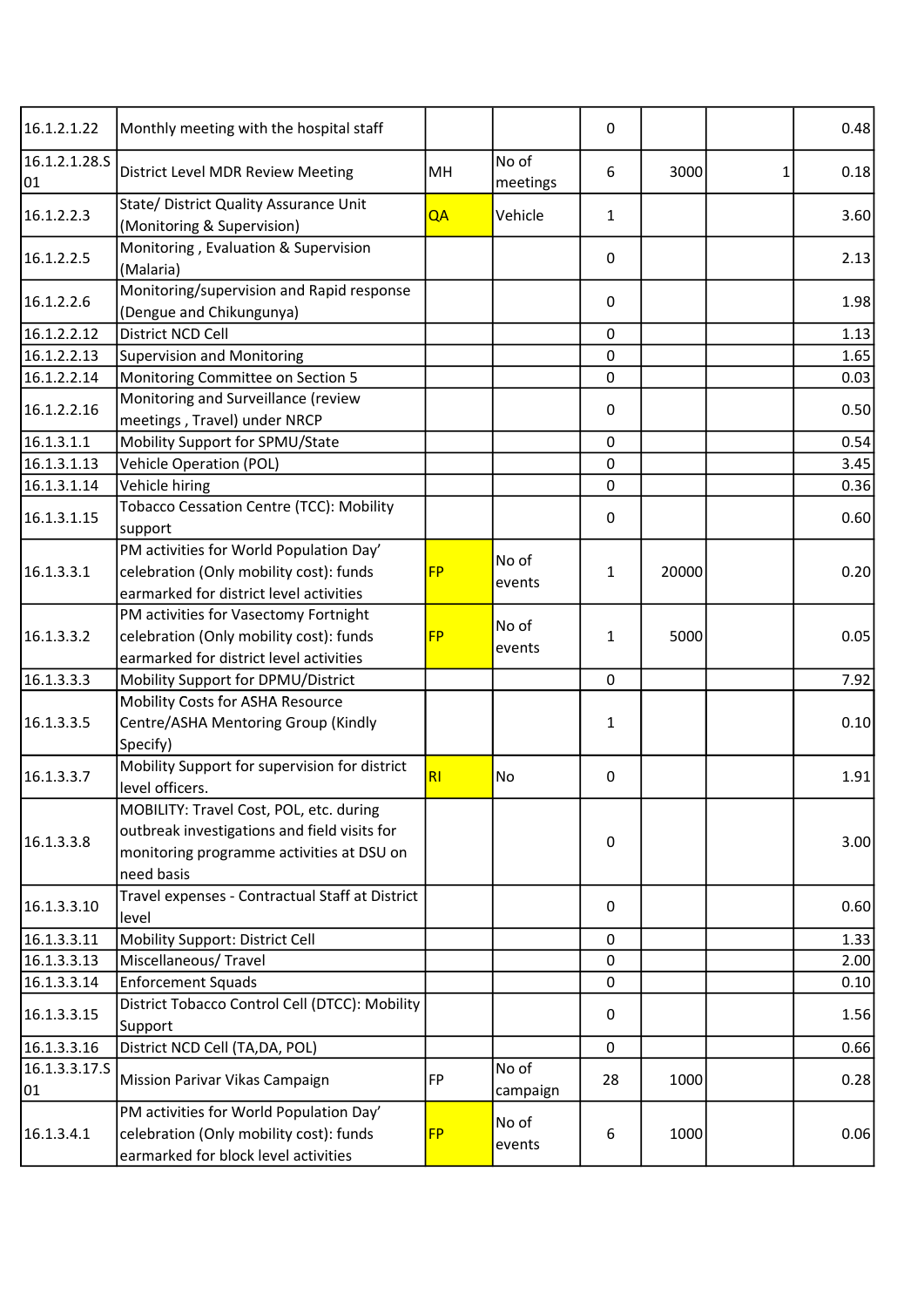| 16.1.3.4.2                      | PM activities for Vasectomy Fortnight<br>celebration (Only mobility cost): funds<br>earmarked for block level activities | <b>FP</b>   | No of<br>events       | 6            | 1000  |   | 0.06  |
|---------------------------------|--------------------------------------------------------------------------------------------------------------------------|-------------|-----------------------|--------------|-------|---|-------|
| 16.1.3.4.3.50<br>$\mathbf{1}$   | Mobility for Supportive Supervision At Block<br>Level-M&E                                                                | ME          |                       | 0            |       |   | 23.76 |
| $\overline{2}$                  | 16.1.3.4.3.50 Mobility Support & Commnication cost for<br><b>BCPM</b>                                                    | <b>CP</b>   |                       | 0            |       |   | 3.67  |
| 16.1.3.4.5.50<br>$\mathbf{1}$   | <b>Communication Cost for HWC Staff</b>                                                                                  | <b>CP</b>   |                       | 0            |       |   | 2.76  |
| 16.1.3.5.1.50<br>$\mathbf{1}$   | TA/DA of HWC Staff                                                                                                       | CP          |                       | 0            |       |   | 2.76  |
| 16.1.3.5.1.50<br>$\overline{2}$ | Travel expenses for regular staff under NLEP                                                                             | CD          |                       | 0            |       |   | 0.40  |
| 16.1.4.1.1                      | JSY Administrative Expenses                                                                                              | <b>MH</b>   |                       | 0            |       |   | 7.80  |
| 16.1.4.1.5                      | Office expenses on telephone, fax,<br>Broadband Expenses & Other Miscellaneous<br>Expenditures                           |             |                       | 0            |       |   | 0.60  |
| 16.1.4.1.10                     | <b>Office Operation (Miscellaneous)</b>                                                                                  |             |                       | $\mathbf 0$  |       |   | 1.65  |
| 16.1.4.1.11                     | Tobacco Cessation Centre (TCC): Office<br>Expenses                                                                       |             |                       | 0            |       |   | 0.50  |
| 16.1.4.2.1                      | District Quality Assurance Unit (Operational<br>cost)                                                                    | QA          |                       | 0            |       |   | 3.96  |
| 16.1.4.2.4                      | Office operation & Maintenance - District Cell                                                                           |             |                       | 0            |       |   | 0.42  |
| 16.1.4.2.5                      | District Cell - Consumables                                                                                              |             |                       | 0            |       |   | 0.42  |
| 16.1.4.2.6                      | Operational expenses of the district centre :<br>rent, telephone expenses, website etc.                                  |             |                       | 0            |       |   | 0.10  |
| 16.1.4.2.8                      | District Tobacco Control Cell (DTCC):<br>Misc./Office Expenses                                                           |             |                       | 0            |       |   | 4.00  |
| 16.1.4.2.9                      | District NCD Cell (Contingency)                                                                                          |             |                       | 0            |       |   | 1.00  |
| 16.1.4.3.1                      | SNCU Data management (excluding HR)                                                                                      | lсн         | No of SNCU            | 1            | 60000 | 1 | 0.60  |
| 16.1.5.2.1                      | Minor repairs and AMC of IT/office<br>equipment supplied under IDSP                                                      |             |                       | 0            |       |   | 0.05  |
| 16.1.5.3.1                      | PM activities under Micronutrient<br><b>Supplementation Programme</b>                                                    |             |                       | 0            |       |   | 0.92  |
| 16.1.5.3.3                      | Concurrent Audit system                                                                                                  |             |                       | 0            |       |   | 0.90  |
| 16.1.5.3.11                     | <b>District level Coordination Committee</b>                                                                             |             |                       | 0            |       |   | 0.02  |
| 16.1.5.3.16.5<br>05             | DPMU Operational Cost (inclusive of Rs.<br>10000/ district / month for RBSK DEIC<br>Manager TA DA)                       |             |                       | $\mathbf{1}$ |       |   | 13.11 |
| 16.1.5.3.16.5<br>06             | <b>BPMU Oprational Cost</b>                                                                                              |             |                       | 6            |       |   | 11.91 |
| 16.1.5.3.16.S<br>09             | <b>Oprational Cost for RBSK</b>                                                                                          | <b>RBSK</b> | No of DEIC<br>Manager | 0            | 10000 |   | 0.10  |
| 16.1.5.3.16.5<br>10             | Operational cost of RBSK-MHT                                                                                             | <b>RBSK</b> | No of teams           | 0            | 1500  |   | 0.18  |
| 15                              | 16.1.5.3.16.S Office & Administrative Expence for State &<br>District Rabies Program                                     |             |                       | $\pmb{0}$    |       |   | 0.08  |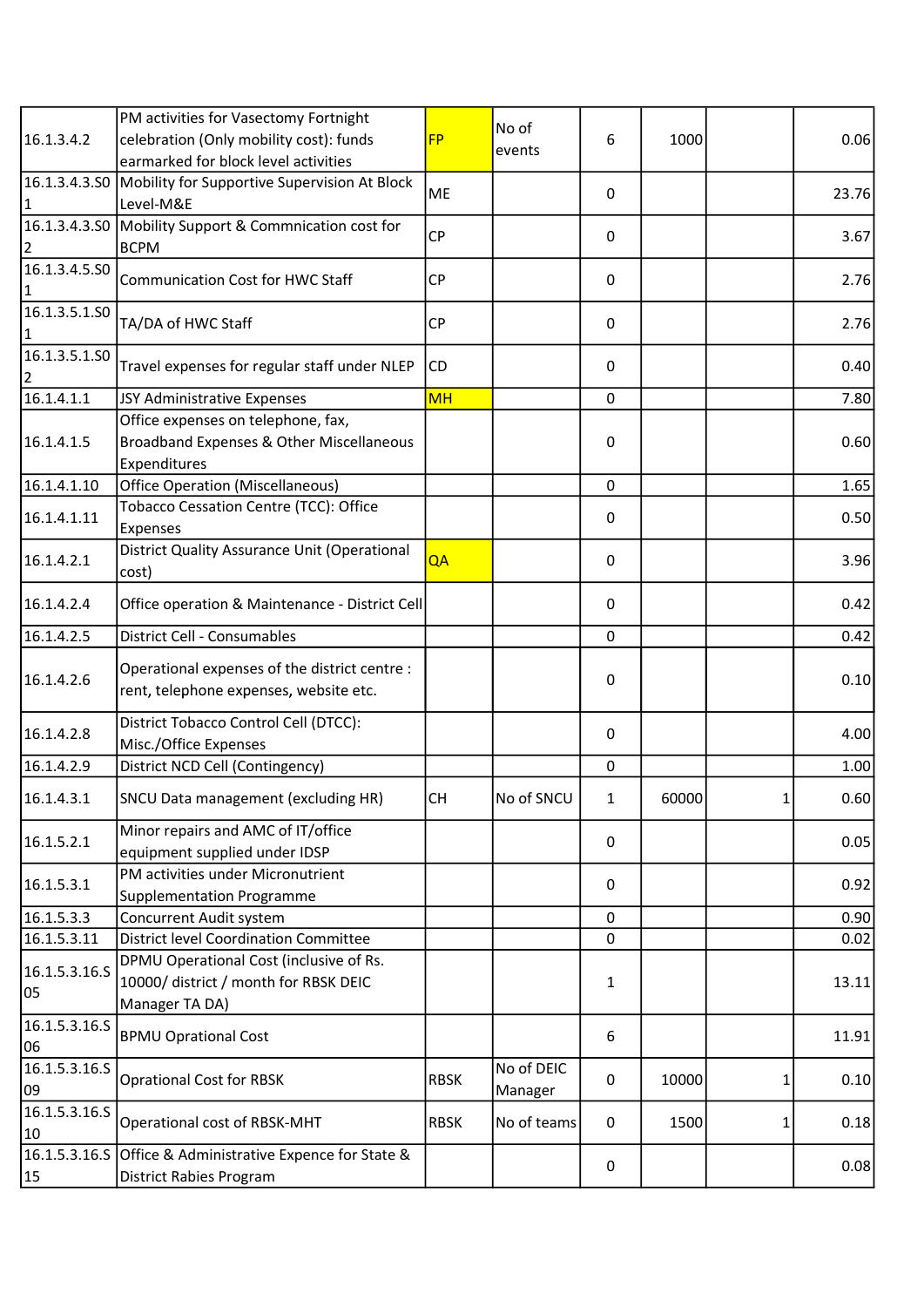|                                 | 16.1.5.3.16.S Office operational cost & other office                                              | <b>NCD</b>         |     | 0            |  | 0.93 |
|---------------------------------|---------------------------------------------------------------------------------------------------|--------------------|-----|--------------|--|------|
| 18                              | expences unedr NPCB                                                                               |                    |     |              |  |      |
| 16.1.5.3.16.5<br>22.04          | Pol & Opex of DG set of Vaccine Storage at<br>District level & other Cold Chain Point under<br>RI | IRI.               |     | 0            |  | 0.70 |
| 16.2.1.S02                      | Data Entry Operator                                                                               | FP/<br><b>PNDT</b> | No. | $\mathbf{1}$ |  | 2.27 |
| 16.2.1.S08                      | <b>District PNDT Co-Ordinator</b>                                                                 | FP/<br><b>PNDT</b> | No. | $\mathbf{1}$ |  | 2.65 |
| 16.3.2.501                      | Mobility Support for HMIS & MCTS Block<br>Level                                                   | <b>MIS</b>         |     | 0            |  | 0.22 |
| 16.3.3.S01                      | Operational cost for HMIS & MCTS-AMC                                                              | <b>MIS</b>         |     | $\mathbf 0$  |  | 0.57 |
| 16.3.3.S02                      | Operational cost for HMIS & MCTS-Internet                                                         | <b>MIS</b>         |     | 0            |  | 0.72 |
| 16.3.3.503                      | Operational cost for HMIS & MCTS-Office<br>Expenditure                                            | <b>MIS</b>         |     | 0            |  | 1.08 |
| 16.3.3.S04                      | Operational cost for HMIS & MCTS-Recurring<br>Charges for ANMOL Tablet                            | <b>MIS</b>         |     | 207          |  | 7.45 |
| 16.4.1.1.S09                    | Chowkidar Cum Peon-Div PMU                                                                        | PM                 |     | $\mathbf 0$  |  |      |
| 16.4.2.1.1.50<br>$\mathbf{1}$   | District Programme Manager                                                                        | PM                 |     | $\mathbf{1}$ |  | 6.39 |
| 16.4.2.1.1.50<br>$\overline{2}$ | <b>District Community Process Manager</b>                                                         | PM                 |     | $\mathbf{1}$ |  | 5.23 |
| 16.4.2.1.1.50<br>4              | <b>District Accounts Manager</b>                                                                  | PM                 |     | $\mathbf{1}$ |  | 3.20 |
|                                 | 16.4.2.1.1.S05 District Data Cum Account Assistant                                                | PM                 |     | $\mathbf{1}$ |  | 3.61 |
| 16.4.2.1.1.SO                   |                                                                                                   |                    |     |              |  |      |
| 6                               | DEIC manager                                                                                      | <b>RBSK</b>        |     | $\mathbf{1}$ |  | 5.27 |
|                                 | 16.4.2.1.1.S09 Support Staff                                                                      | PM                 |     | $\mathbf{1}$ |  | 1.76 |
| 16.4.2.1.2.50<br>2              | District Consultant(MH)                                                                           | MH                 |     | $\mathbf{1}$ |  | 4.94 |
| 16.4.2.1.2.50<br>4              | District Hospital Quality Manager                                                                 | QA                 |     | 1            |  | 4.63 |
| 16.4.2.1.2.50<br>5              | <b>District Consultant Quality Assurance</b>                                                      | QA                 |     | $\mathbf{1}$ |  | 6.09 |
| 16.4.2.1.7.50<br>$\mathbf{1}$   | <b>Accountant District Hospital</b>                                                               | <b>FD</b>          |     | $\mathbf{1}$ |  | 2.95 |
| 16.4.2.1.8.50<br>$\mathbf{1}$   | Programme cum Admin. Asst.                                                                        | QA                 |     | $\mathbf{1}$ |  | 1.64 |
| 16.4.2.2.2.50<br>1              | District Epidemiologist-CD-IDSP                                                                   | CD                 |     | 0            |  | 7.99 |
| 16.4.2.2.4.50<br>$\mathbf{1}$   | Sr PMDT-TB HIV Coodinators                                                                        | CD                 |     | 0            |  | 4.47 |
| 16.4.2.2.4.50<br>$\overline{2}$ | PPM Coordinator                                                                                   | CD                 |     | 0            |  | 4.28 |
| 16.4.2.2.4.50<br>3              | District Programme Coordinator                                                                    | CD                 |     | 0            |  | 5.33 |
| 16.4.2.2.5.50<br>$\mathbf{1}$   | District Data Manager-CD-IDSP                                                                     | CD                 |     | 0            |  | 3.56 |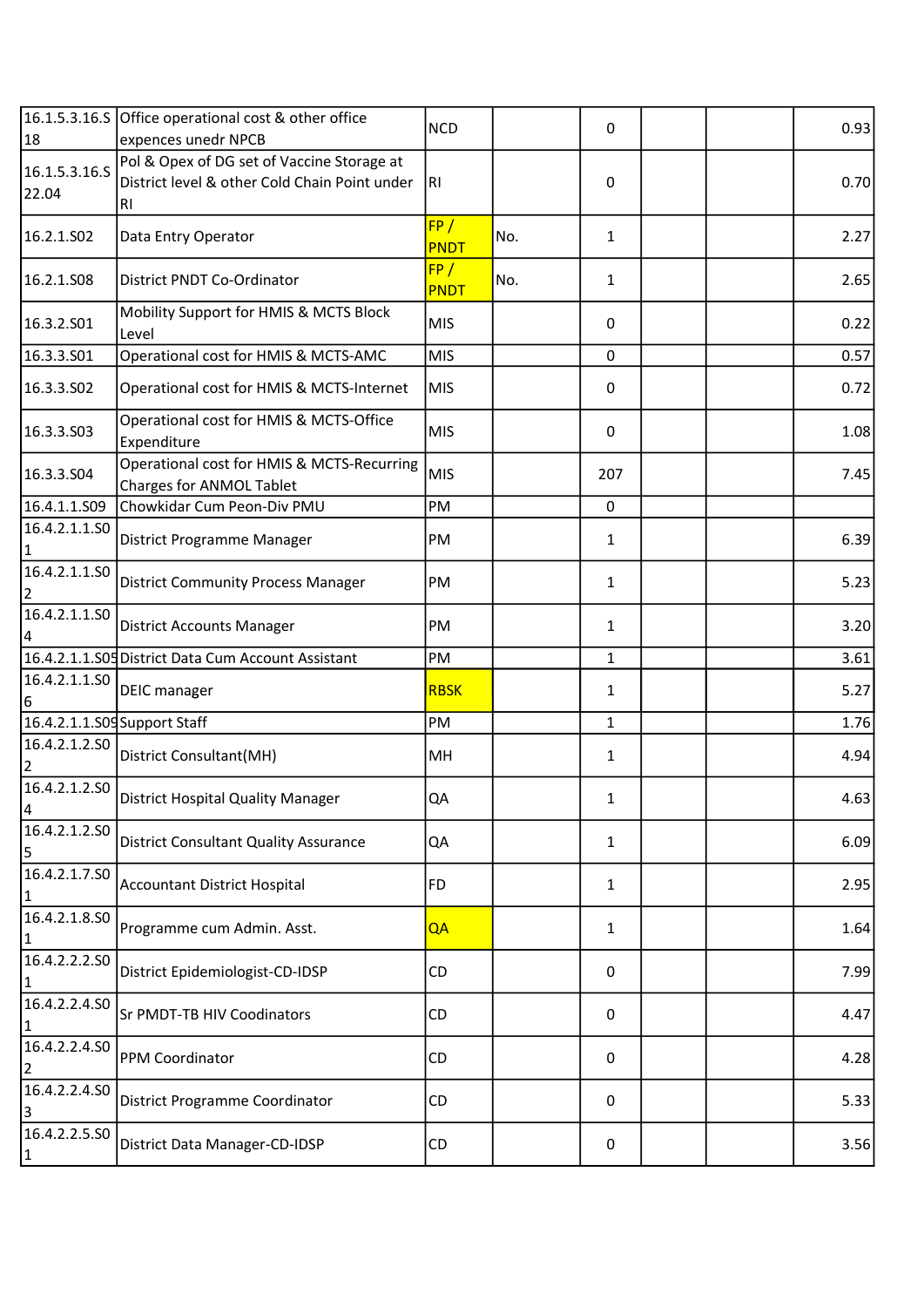| 16.4.2.2.6.50<br>1              | Senior Treatment Supervisor(STS)                                        | CD                          |                         | 0            |       |              | 24.62 |
|---------------------------------|-------------------------------------------------------------------------|-----------------------------|-------------------------|--------------|-------|--------------|-------|
| 16.4.2.2.6.50<br>3              | Senior TB Lab Supervisor(STLS)                                          | CD                          |                         | 0            |       |              | 14.60 |
| 16.4.2.2.7.50<br>$\mathbf{1}$   | Accountant- Full time                                                   | CD                          |                         | 0            |       |              | 3.79  |
| 16.4.2.2.10.5<br>01             | Driver-CD-RNTCP                                                         | CD                          |                         | 0            |       |              | 2.48  |
| 16.4.3.1.1.50<br>$\mathbf{1}$   | <b>Block Programme Manager</b>                                          | PM                          |                         | 6            |       |              | 23.09 |
| 16.4.3.1.1.50<br>$\overline{a}$ | <b>Block Account Manager</b>                                            |                             |                         | 6            |       |              | 19.08 |
| 16.4.3.1.1.50<br>3              | <b>Block Community Process Manager</b>                                  |                             |                         | 0            |       |              | 15.52 |
| 16.4.3.1.9.50<br>4              | Data Entry Operator-MCTS OPR 820 MIS                                    | <b>MIS</b>                  |                         | 6            |       |              | 14.76 |
| 16.4.3.1.9.50<br>5              | Data Entry Operator-MIS Outsource                                       | <b>MIS</b>                  |                         |              |       |              | 0.47  |
| 16.4.3.1.9.50<br>7              | Data Entry Operator-RI                                                  | RI                          |                         | 0            |       |              | 2.26  |
| 16.4.3.1.9.50<br>8              | Data Entry Operator-RNTCP                                               | PM                          |                         | 0            |       |              | 3.28  |
| 16.4.3.1.9.51<br>$\mathbf{1}$   | Data Entry Operator- CD-IDSP                                            | CD                          |                         | 0            |       |              | 2.35  |
| 16.4.3.1.9.51<br>3              | Data Entry Operator- NBCP-District                                      | <b>NCD</b>                  |                         | 0            |       |              | 1.45  |
| 17.4                            | E-rakt kosh- refer to strengthening of blood<br>services guidelines     | <b>BLOOD</b><br><b>CELL</b> | No of<br>Facility       | 0            | 1000  | 12           | 0.12  |
| 17.8.505                        | Internet Cost to ASHA & AF at HWC                                       |                             |                         | 0            |       |              | 3.77  |
| 18.17                           | Counseling training for Service Provider                                | <b>FP</b>                   | No of<br><b>Batches</b> | $\mathbf{1}$ | 49540 |              | 0.50  |
| 18.23                           | <b>NBSU &amp; NBCC Register</b>                                         | CH                          | No of<br>register       | 10           | 350   | $1\vert$     | 0.04  |
| 18.29                           | <b>Uniform Case Sheet of Pediatrics</b>                                 | <b>CH</b>                   | No of<br>format         | 4579         | 14    | 1            | 0.64  |
| U.1.3.1                         | <b>Operational Expenses of UPHCs (excluding</b><br>rent)                | <b>NUHM</b>                 | No.'s                   | 3            | 8000  | 12           | 2.88  |
| U.2.2.1                         | Mobility support for ANM/LHV                                            | <b>NUHM</b>                 | No.'s                   | 14           | 500   | 12           | 0.84  |
| U.2.3.1                         | <b>UHNDs</b>                                                            | <b>NUHM</b>                 | No.'s                   | 14           | 1000  | 12           | 1.68  |
| U.2.3.2                         | Special outreach camps in slums/ vulnerable<br>areas                    | <b>NUHM</b>                 | No.'s                   | 3            | 3250  | 12           | 1.17  |
| U.3.1.1.1                       | Incentives for routine activities                                       | <b>NUHM</b>                 |                         | 38           |       |              | 9.12  |
| U.3.1.1.2                       | ASHA incentives for Ayushman Bharat Health<br>& Wellness Centres (H&WC) | <b>NUHM</b>                 |                         | 4            |       |              | 0.48  |
| U.3.1.1.3.S01                   | Incentive for Health Promotion Day for<br>ASHAs                         | <b>NUHM</b>                 | No.'s                   | 38           | 200   | 12           | 0.91  |
| U.3.1.1.4                       | ASHA Incentive for JSY & Awards for best<br>Performing Urban ASHA       | <b>NUHM</b>                 |                         | 1470         |       |              | 4.42  |
| U.3.1.2.S02                     | ASHA HBNC Module 6 & 7 Training                                         | <b>NUHM</b>                 | No.'s                   | $\mathbf{1}$ | 88200 | $\mathbf{1}$ | 0.88  |